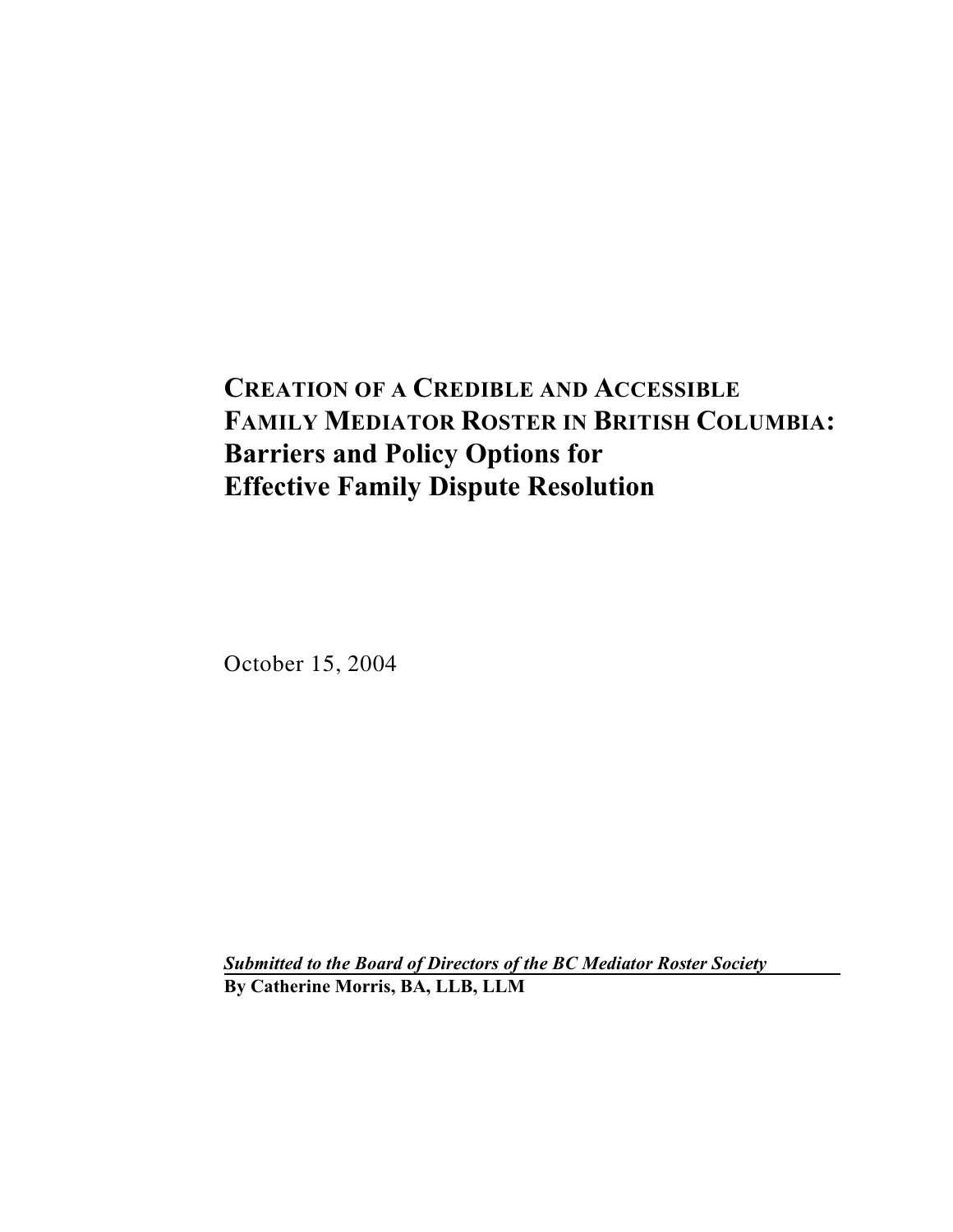#### **CREATION OF A CREDIBLE AND ACCESSIBLE FAMILY MEDIATOR ROSTER IN BRITISH COLUMBIA: BARRIERS AND POLICY OPTIONS FOR EFFECTIVE FAMILY DISPUTE RESOLUTION**

#### **Submitted to the Board of Directors of the BC Mediator Roster Society**

#### **Catherine Morris, BA, LLB, LLM October 15, 2004**

#### **TABLE OF CONTENTS**

| $\mathbf{1}$   |     |                                                                                   |
|----------------|-----|-----------------------------------------------------------------------------------|
| $\overline{2}$ |     |                                                                                   |
| $\overline{3}$ |     |                                                                                   |
|                | 3.1 | Interviews with referrers to family mediation and family mediators 2              |
|                |     |                                                                                   |
|                |     | Phase 2: Selecting and interviewing non-rostered family mediators  3              |
|                |     |                                                                                   |
|                | 3.2 |                                                                                   |
|                | 3.3 | Group discussion among BC Mediator Roster Society Board members 4                 |
| $\overline{4}$ |     |                                                                                   |
|                | 4.1 |                                                                                   |
|                | 4.2 |                                                                                   |
|                |     | 4.2.1                                                                             |
|                |     | 4.2.2                                                                             |
|                |     | 4.2.3                                                                             |
|                |     | 4.2.4                                                                             |
|                |     | 4.2.5                                                                             |
|                |     | 4.2.6                                                                             |
|                |     | 4.2.7                                                                             |
|                |     | 4.2.8                                                                             |
|                | 4.3 | Barriers to the Family Roster for Mediators Considered Credible by Referrers . 10 |
|                |     | 4.3.1                                                                             |
|                |     | Insufficient experience for Family Roster admission (little mediation<br>4.3.2    |
|                |     |                                                                                   |
|                |     | 4.3.2.1 Reasons for low number of mediation cases in BC: An                       |
|                |     | adversarial and court-centred culture of disputing?  11                           |
|                |     | 4.3.2.2 Judges and court officials as gatekeepers to mediation?  12               |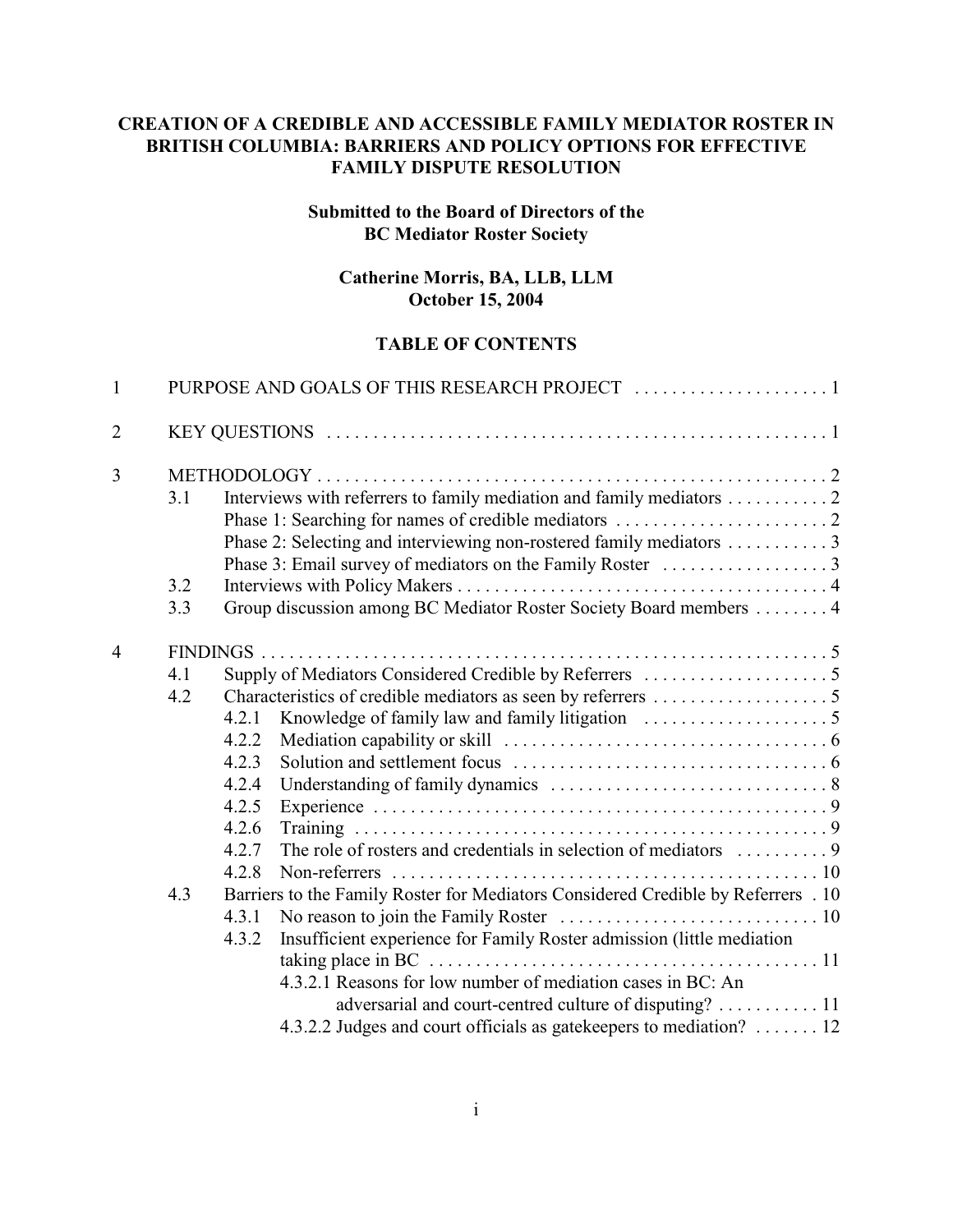|   |     |       | 4.3.2.3 FMC certification requires very little experience, but does not       |
|---|-----|-------|-------------------------------------------------------------------------------|
|   |     |       |                                                                               |
|   |     |       | 4.3.2.4 Family Roster members' "confidence in competence"  13                 |
|   |     | 4.3.3 |                                                                               |
|   |     |       |                                                                               |
|   |     |       |                                                                               |
|   |     |       |                                                                               |
|   |     |       | 4.3.3.4 Multiplicity of credentialing organizations  15                       |
|   |     |       |                                                                               |
|   |     |       | 4.3.3.6 FMC certification of Family Justice Counsellors in BC  16             |
|   |     | 4.3.4 |                                                                               |
|   |     |       |                                                                               |
|   |     |       |                                                                               |
|   |     |       |                                                                               |
|   |     |       |                                                                               |
|   |     |       | 4.3.4.5 Are the admission criteria for the Family Roster reasonable? 18       |
|   |     |       |                                                                               |
| 5 |     |       |                                                                               |
|   | 5.1 |       |                                                                               |
|   | 5.2 |       | Decrease barriers to the Family Roster by modifying admission requirements 22 |
|   |     |       | 5.2.1 Leave the Family Roster training and other requirements as is, but      |
|   |     |       |                                                                               |
|   |     | 5.2.2 | Adopt the qualifications for Advanced Practitioners of the Association        |
|   |     |       |                                                                               |
|   |     | 5.2.3 | Change the qualification process to allow for examination and interviews      |
|   |     |       |                                                                               |
|   | 5.3 |       |                                                                               |
|   |     | 5.3.1 | Work to create more viable practicum opportunities in various regions . 24    |
|   |     | 5.3.2 | Perception that more mediation could be encouraged through incentives         |
|   |     |       |                                                                               |
|   |     | 5.3.3 | Encourage the Province of BC to extend the Notice to Mediate into the         |
|   |     |       |                                                                               |
|   |     |       | 5.3.3.1 How to address the deficiency of mediators in some regions 25         |
|   |     |       | 5.3.3.2 Notice to Mediate exemption policies for family law disputes 26       |
|   |     | 5.3.4 |                                                                               |
|   |     |       |                                                                               |
| 6 |     |       |                                                                               |
|   |     |       |                                                                               |
|   |     |       |                                                                               |
|   |     |       |                                                                               |
|   |     |       |                                                                               |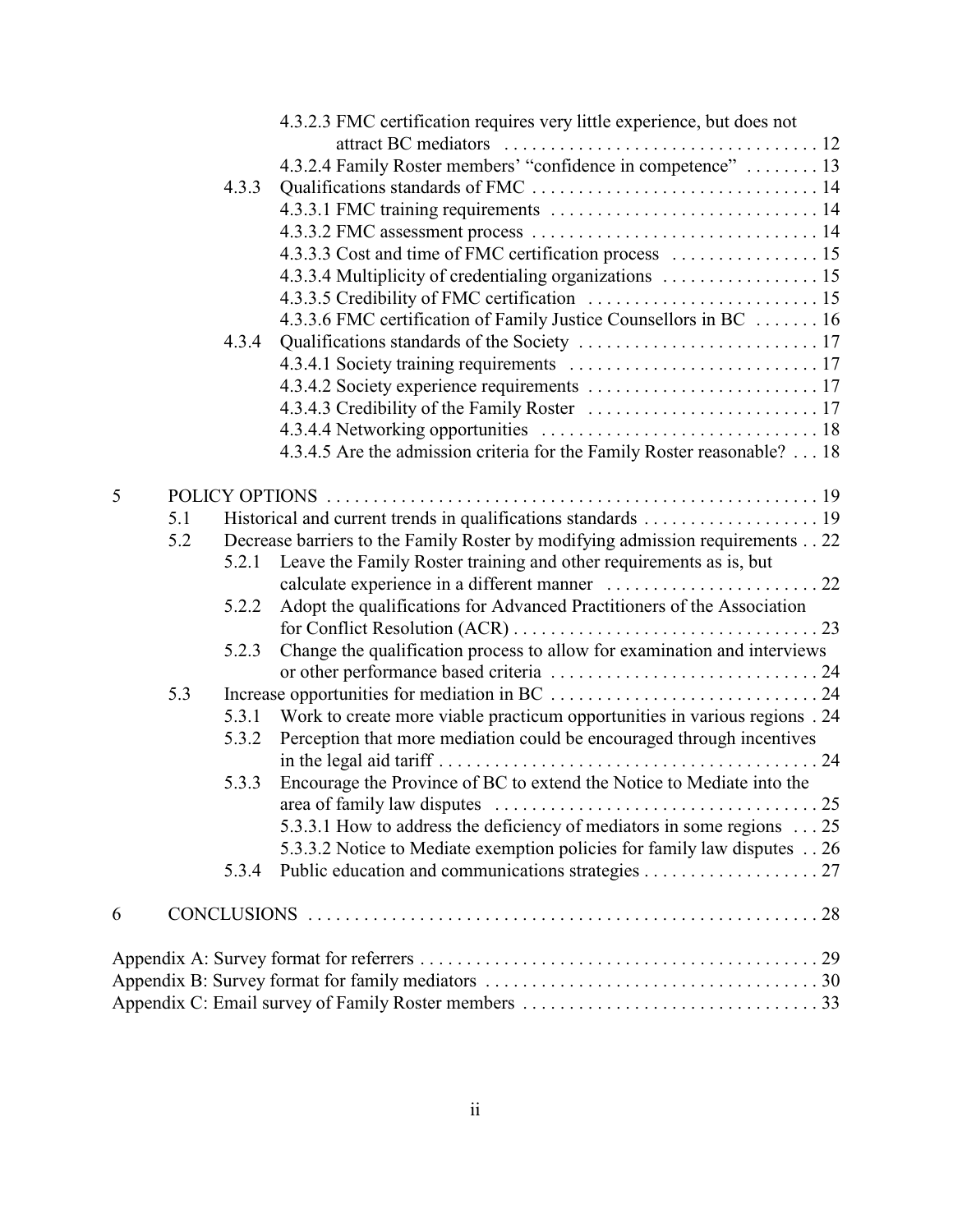# **CREATION OF A CREDIBLE AND ACCESSIBLE FAMILY MEDIATOR ROSTER IN BRITISH COLUMBIA: BARRIERS AND POLICY OPTIONS FOR EFFECTIVE FAMILY DISPUTE RESOLUTION**

#### **Submitted to the Board of Directors of the BC Mediator Roster Society**

#### **Catherine Morris, BA, LLB, LLM October 15, 2004**

# **1 PURPOSE AND GOALS OF THIS RESEARCH PROJECT**

The British Columbia Mediator Roster Society ("the Society") wishes to create and maintain a publicly credible and accessible province-wide roster of family mediators. The ideal is a list of rostered family mediators accessible to members of the public in all parts of British Columbia (BC). While the Society is confident that the current standards for Family Roster membership provide for an appropriate standard of qualifications of individual mediators, membership on the Family Roster as a whole has persistently remained too small to provide a credible and accessible province-wide service. After more than two years, the Society's Family Roster has attracted only 29 qualified mediators. Numbers of Family Roster members are low even in major centres of the Province such as the Lower Mainland areas including Vancouver (12 Family Roster members) and South Vancouver Island including Victoria (4 Family Roster members). The Family Roster has not met its goal of providing public access to a group of qualified family mediators in which members of the public, lawyers, courts and mediators themselves are confident.

This policy research project was designed to test anecdotal reports that credible family mediators in BC find membership on the Family Roster to be inaccessible to them, particularly in smaller communities in BC. The research was also designed to assess other barriers mediators face in gaining experience in family mediation in BC and to develop possible policy options that the Society might consider to address barriers.

# **2 KEY QUESTIONS**

The Society conducted this research to seek answers to the following questions:

- What are the current barriers to Family Roster membership faced by practising family mediators in BC, particularly family mediators outside BC's major urban centres?
- What policy or procedural options are available to remove inappropriate barriers to the Family Roster while retaining appropriate qualifications standards?
- What policy options are available to the Society to help address systemic barriers people face in gaining experience in family mediation in BC?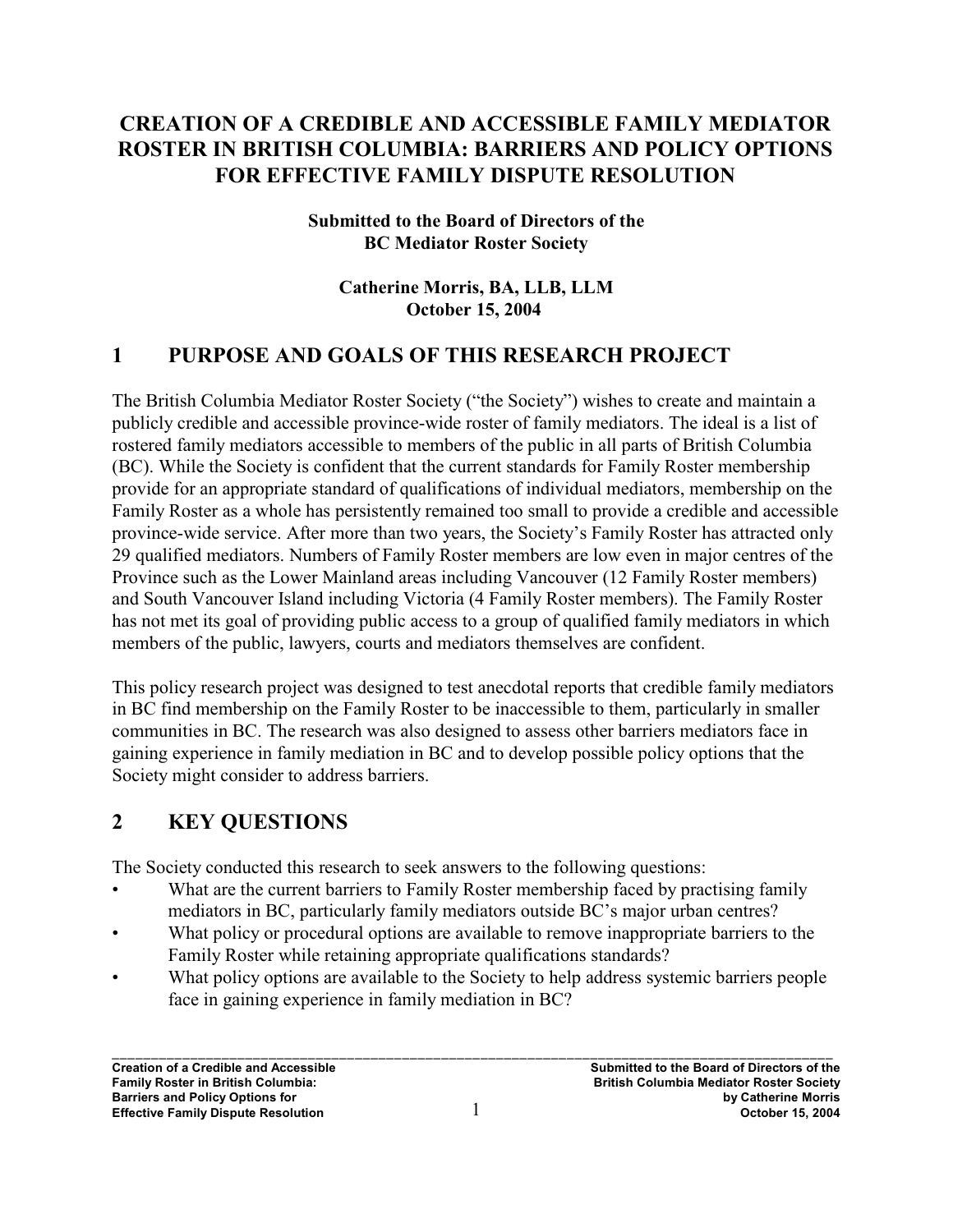# **3 METHODOLOGY**

To examine these questions, the following methodology was used:

- A very brief review of trends in qualifications standards in North America for family mediators;
- Summary examination of public policy concerns currently articulated in the area of family mediation by mediation organizations, family mediators, government officials, academics and organizations concerned with the practical well-being of family members after family breakdown;
- Ideas of family mediators in various places in BC, as well as government officials, and leaders in mediator organizations, as to the reasons for low membership on the Family Roster and what policy or procedural options might address the issues identified;
- Unstructured interviews and email correspondence with:
	- $\star$  key experts on family mediation qualifications,
	- $\triangleright$  selected referrers to family mediation in several regions in BC,
	- $\triangleright$  selected family mediators who are not currently members of the Family Roster in several regions in BC,
	- $\blacktriangleright$  relevant government officials,
	- $\blacktriangleright$  relevant academics.
	- < non-governmental organizations concerned with family mediation.

The methodology was qualitative. The purpose was to identify and probe selected issues and concerns about qualifications standards of the Family Roster by speaking with a sample of individuals from across the Province who either refer people to family mediators or who are identified by referrers as credible mediators. There was no attempt at quantitative data collection and statistical analysis was not appropriate.

# **3.1 Interviews with referrers to family mediation and family mediators**

### **Phase 1: Searching for names of credible mediators**

The first stage of the telephone interview research aimed to identify and speak with potential referrers to family mediators in several regions in BC. Attempts were made to find referrers from several occupational groups including family lawyers (primarily), family mediators and organizational leaders. Selected referrers were interviewed in interviews ranging from approximately 5 to 30 minutes. Telephone interviews were conducted with 30 referrers based on a checklist of open-ended questions used as conversation prompts. The checklist is attached as Appendix A.

The interviews had two purposes:

• To identify family mediators around the Province with a reputation among referrers as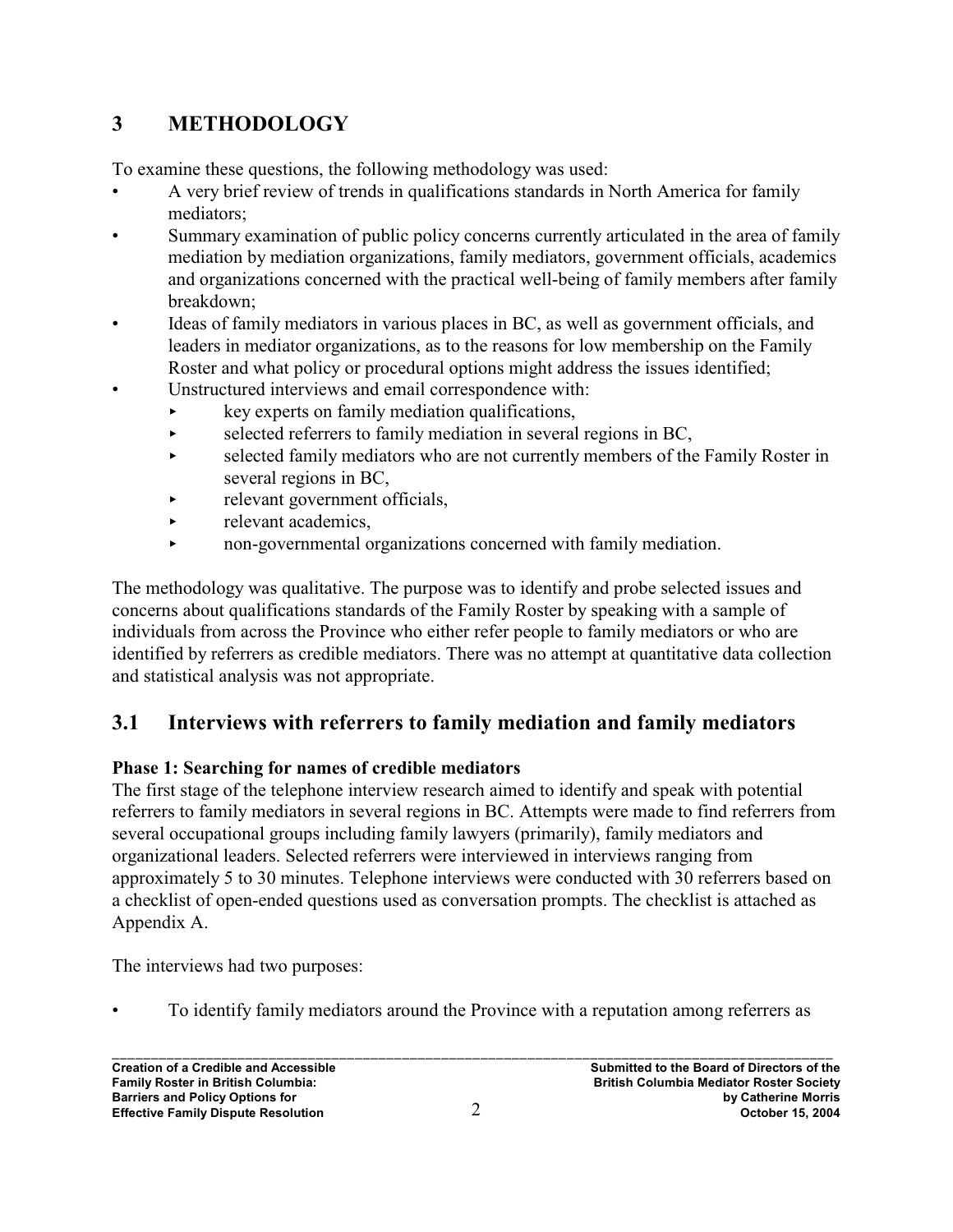credible;

• To identify referrers' criteria for making their own referrals or assessing credibility in family mediation.

### **Phase 2: Selecting and interviewing non-rostered family mediators**

The second stage of the field research involved telephone interviews with those mediators who were consistently on referrers' lists of mediators they considered competent and credible but who were not on the Family Roster. Because of the limitations in time and resources for this research, a limited number of mediators in several regions of the Province were selected based on the following factors:

- non-membership on the Family Roster;
- among the top five most frequently referred to family mediators in the particular region (whether or not they were on the Family Roster)
- gender and occupational balance among the interviewees;
- availability for interviews within the time frame;
- regional diversity.

Interviews from 45 to 60 or more minutes were conducted with the family mediators identified as "credible" and selected as above. In-depth interviews were conducted with 11 non-rostered family mediators from several regions in BC. The survey was structured but relatively informal with a series of open-ended questions designed to isolate the particular factors that act either as barriers or facilitators to membership on the Family Roster. See the interview format in Appendix B.

### **Phase 3: Email survey of mediators on the Family Roster**

It was noted during Phase 1 that a number of the Family Roster mediators were mentioned prominently on the lists provided by referrers, but other Family Roster mediators were not mentioned at all by any referrers. This might be for two or more reasons, including the possibility that these rostered family mediators are not doing very much mediation, or that persons who referred to these individuals were not identified in the first phase of the research. Therefore, an email survey was conducted with mediators on the Family Roster to get a sense of the numbers and types of mediation they are doing. This was also done in order to get a comparison with similar data collected from non-rostered mediators. In this survey, information was also sought on Roster members' criteria for making referrals to other mediators to test for consistency with criteria of referrers. All the members of the Family Roster with publicly available email addresses were sent an email, a total of 28. (Questionnaire attached as Appendix C.) A total of 14 Family Roster members responded within the allotted time. Reasons for non-response are unknown; all those who responded completed most of the questions in the survey. Several Roster mediators who responded are doing considerably more mediation cases than the non-rostered mediators interviewed, but some are not. (See section 4.3.1.)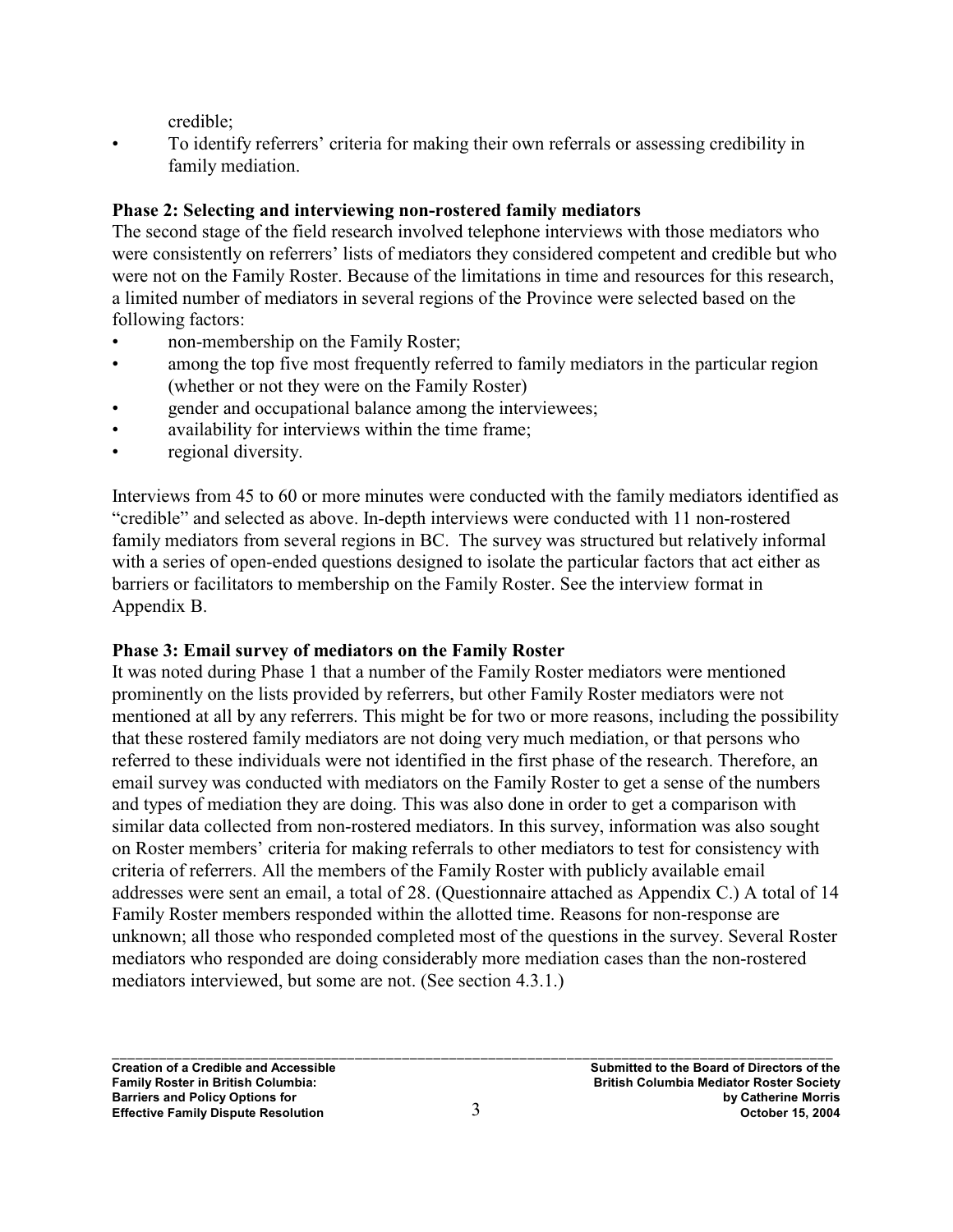### **3.2 Interviews with Policy Makers**

It was decided to wait to interview selected policy makers until after other interviews were largely completed. This was for two reasons. First, it seemed important to have a sense of the issues identified by referrers and non-rostered mediators in order to identify questions for policy makers. Second, a number of policy makers were away on vacation during the research period. It would have been desirable to talk to policy makers before developing research questions as well as after speaking to referrers and mediators; however, it seemed unlikely these people would be willing to be interviewed twice. A total of 7 policy makers were interviewed confidentially from among government officials, judiciary and non-governmental organizations. Policy comments were also made by a number of the referrers and mediators surveyed, and their relevant policy comments were put to selected policy makers to test the validity of the comments and to obtain policy makers' reactions and responses.

# **3.3 Group discussion among BC Mediator Roster Society Board members**

Research design of this project originally contemplated group discussions among family mediators about barriers and policy options. After conducting more than 50 interviews with referrers, mediators and policy makers, it was not clear what further information might be gained from focus group discussions beyond the information generated in previous consultations by the Society on this topic. Logistical issues and time were also considered. It proved challenging and time-consuming to arrange for individual telephone interviews with referrers and mediators during the summer period, and it was clear that there would be logistical difficulties in organizing meetings among people within target groups that would include people from areas other than Vancouver and Victoria. Therefore, within the time frame for this project, it was not feasible to organize group meetings with mediators from around the Province or the members of the Society Board. As an alternative, an email group discussion among Society Board members was attempted – this elicited a number of informative responses.

Further Society Board discussion was held on September 24, 2004. Further feedback could also be sought from Civil and Family Roster members, selected policy makers, organizations and other individuals.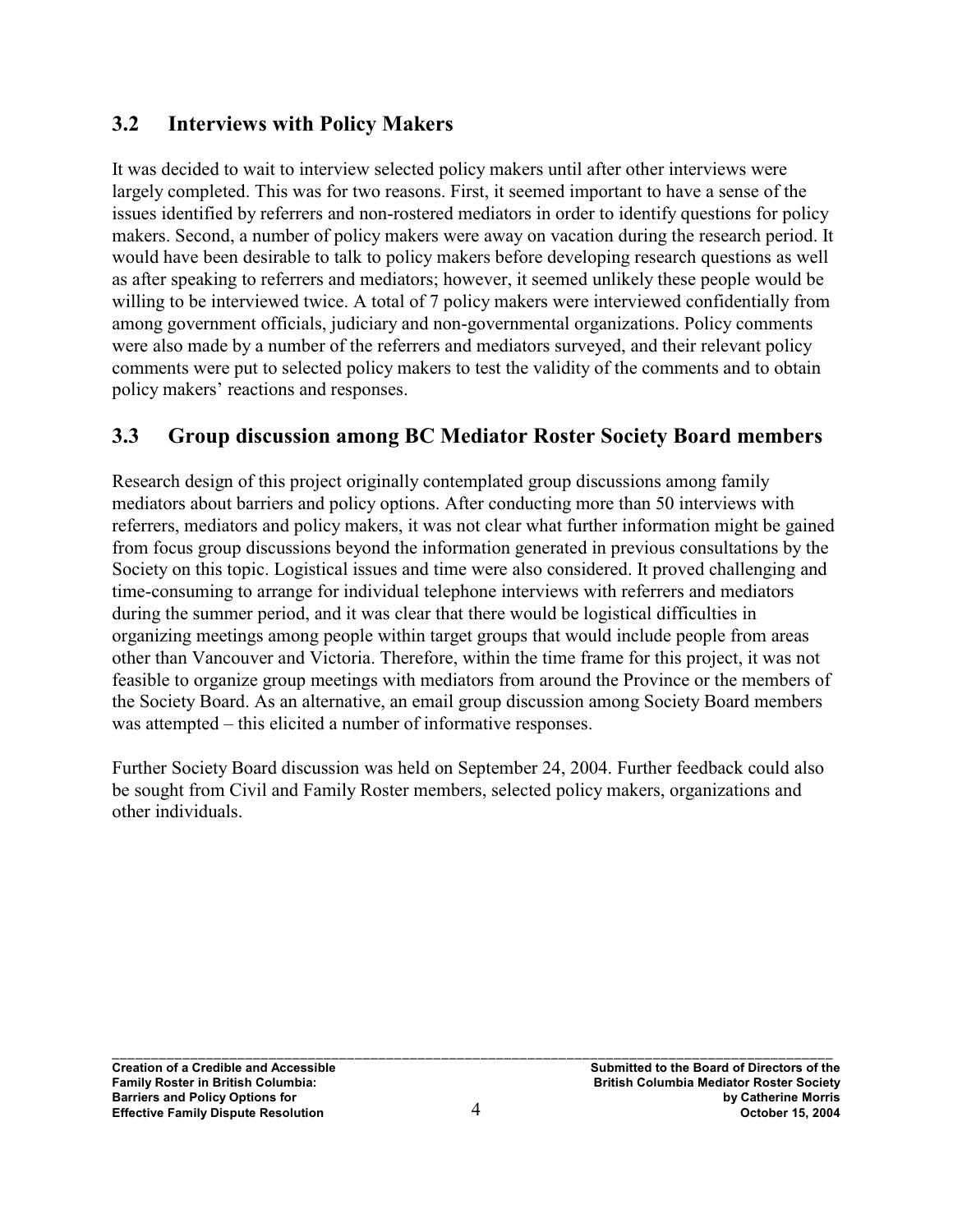# **4 FINDINGS**

# **4.1 Supply of Mediators Considered Credible by Referrers**

The research confirmed that in the Lower Mainland including Vancouver, Southern Vancouver Island, and the eastern part of central Vancouver Island there is a reasonable supply of credible mediators, twelve of whom are on the Family Roster. In the Okanagan region there are several credible mediators and some are on the Family Roster. In the Prince George area there are several credible family mediators, none of whom are on the Family Roster; most of these mediators may not qualify for the Family Roster because of insufficient training or numbers of cases conducted. In other areas of the Province there are very few family mediators and none are on the Family Roster; most of the mediators considered credible by referrers would not qualify for admission to the Family Roster.

This research found that the credible mediators interviewed have various reasons for not seeking to join the Family Roster. These reasons are discussed below.

# **4.2 Characteristics of credible mediators as seen by referrers**

It is important first to discuss the findings of this research about the characteristics of mediators referrers perceive to be "credible." Thirty-one referrers from several regions of BC were interviewed, including family lawyers, several well-known family mediators, and leaders in family mediation organizations or family mediation programs. The referrers were asked for names of mediators they themselves referred to, and then for names of additional people they might expect to see on a list of rostered family mediators (see the wording of questions in Appendix A). After they provided names they could think of, they were asked an open-ended question: "What is important to you when you are selecting a family mediator?" The referrers were not prompted to respond to specific criteria such as training, experience, substantive knowledge, style, etc. The answers may be categorized as follows:

### **4.2.1 Knowledge of family law and family litigation**

A striking number of referrers said it was important (or very important or essential) that the mediator have good, up to date, knowledge of relevant *family* law and an experienced understanding of the litigation process.(2, 4, 5, 6, 7, 12, 13, 14, 20, 21, 23, 30, 32, 37, 39, 41, 48, 49, 57, 60, 61, 64 $\mathcal{V}$  Virtually all the mediator referrers interviewed (including mediators from

<sup>&</sup>lt;sup>1</sup> Numbers in brackets refer to the number I have assigned to the interview for reference purposes. Note that numbers indicate only the number of the form created for the individual. Not all forms were used for a variety of reasons, including non-availability of an individual at the time of attempted contact. This is why there may be an interview numbered , e.g., "64" when only 31 referrer interviews were conducted.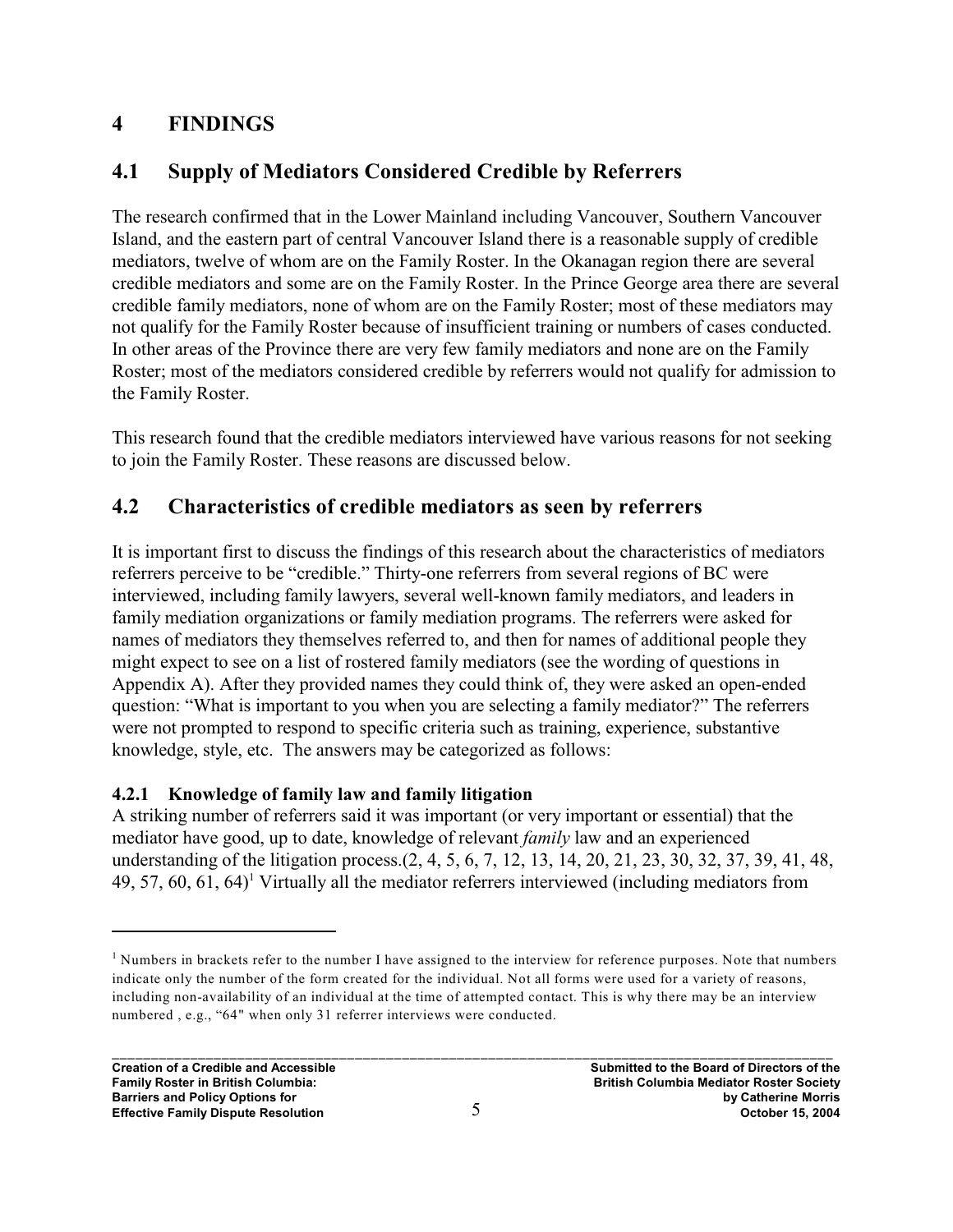occupations other than law) said they always refer matrimonial property division cases to lawyermediators. There did not appear to be much regional variation in this stance. Where clients did not have money for lawyers, referrers were positively inclined to refer people to Family Justice Centres for financial support and parenting matters within the Provincial Court jurisdiction.(13) In cases where referrers did send people to mediators from occupations other than law, these referrals were made because the individual was highly regarded for substantive skills relevant to the particular case or the parties; for example, accounting issues, adoption, psychiatric issues, or very high conflict or complex power dynamics in parenting issues, (e.g. M7) or else the referral to the non-lawyer was more reluctantly made because there were few viable options in the region.

#### **4.2.2 Mediation capability or skill**

Mediation capability or skill was mentioned by a number of referrers (2, 4, 5, 12, 13, 20, 32, 39, 48, 50, 60, 61) as measured by a sense of fairness and impartiality or by a feeling by the lawyer or client that the mediator has not "championed one [party] over the other."(13) Also important was ability to control the process, help the parties feel at ease, hear both parties without exclusion, and be sufficiently supportive to both parties.(20) One referrer pointed out that a mediator needs to be able to work positively with both clients and their lawyers; there is a need for the mediator "to engage with all the adults there, and get the respect of the lawyers, and not be afraid or engaging, taking responsibility for the process, but not making judgements."(4) Another referrer mentioned that a skilled mediator will "know the flow, [...] be on top of where the people are at, [...] and [have the] ability to figure out where things are going and have 'the *gravitas*' to be able to move it along."(4) Other referrers felt that family mediators need to be assertive.(4, 2) One stated that mediators "... can't be 'namby pamby'... [they] have to control the situation so that neither party is running roughshod over the other."(60) Several referrers mentioned that mediators needs to be good at managing power imbalances when necessary. (2, 5, 48, 30, 32, 60, 39, 61)

#### **4.2.3 Solution and settlement focus**

Referrers' comments were focussed primarily on solutions and settlements (2, 4, 7, 12, 13, 15, 20, 32, 37, 39, 41, 48, 49, 60, 64) which some indicated is what their clients want.(e.g. 48) Interestingly, none expressed interest in the transformation of parties' relationships *per se*, although a number were concerned about mediator empathy or their ability to be supportive or otherwise help with the emotional dynamics.(2, 5, 7, 11, 18, 20, 32, 62) Most referrers had strong views about the style of mediation they preferred. There was considerable variation in preferences between "true believers"<sup>2</sup> in interest-based mediation and the majority of referrers

 $<sup>2</sup>$  Julie Macfarlane has identified five "ideal types" (after Weber) of litigators regarding their attitudes towards civil</sup> mediation including "The Pragmatist," "The True Believer," "The Instrumentalist," "The Dismisser," "The Oppositionist." All these types seemed to be represented among the referrers interviewed for this research. See Julie Macfarlane. *Culture Change? Commercial Litigators and the Ontario Mandatory Mediation Program.* Ottawa: Law Commission of Canada, 2001. Available at http://www.lcc.gc.ca/en/themes/sr/rj/macfarlane/macfarlane\_toc.asp.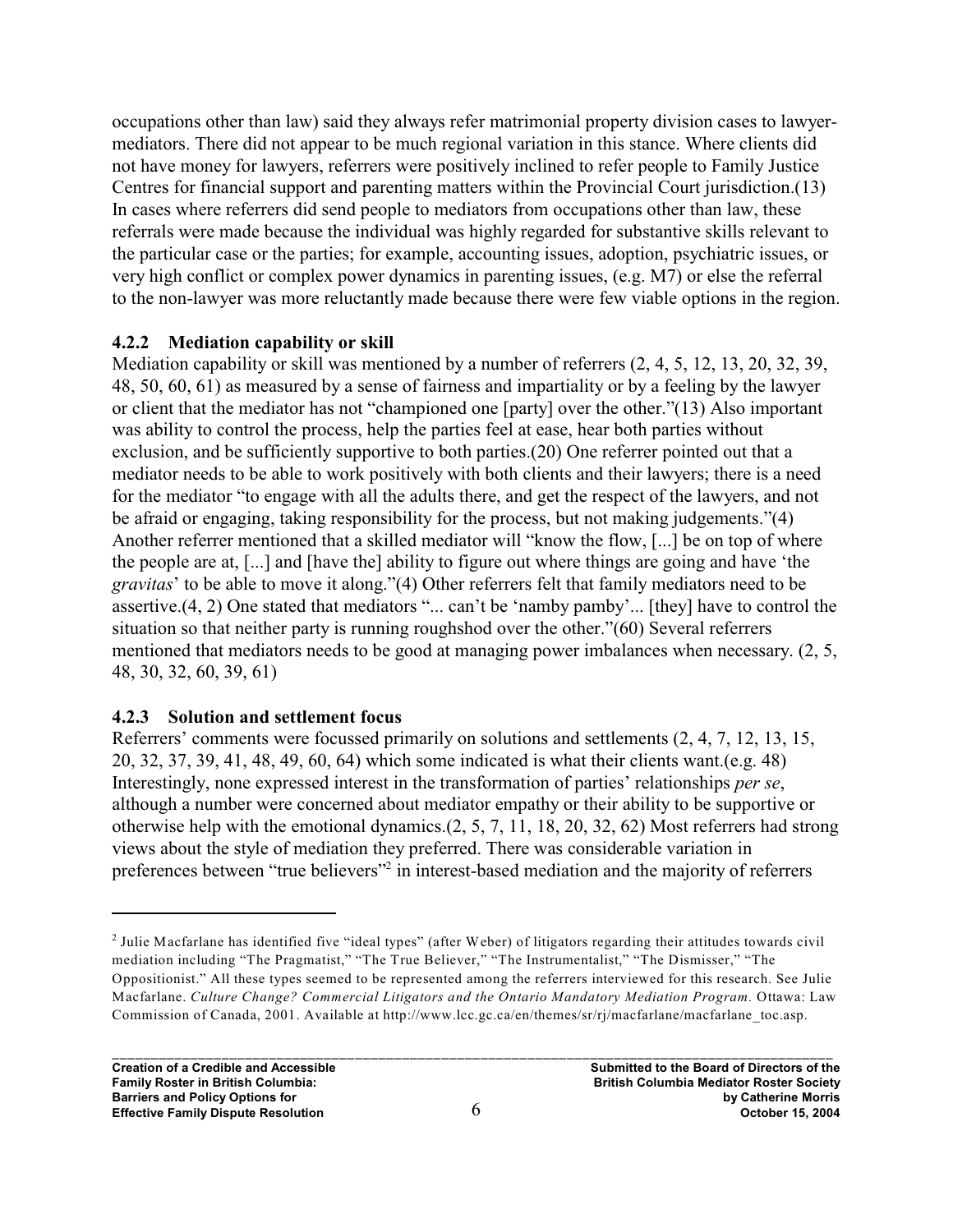interviewed who seemed to be "pragmatists."<sup>3</sup> According to Macfarlane's typology, "pragmatists" tend to view mediation as a faster and cheaper method of settlement which is better for their clients' families. Among the lawyer-referrers interviewed for this project there was little evidence of "instrumentalist"<sup>4</sup> attitudes, defined by Macfarlane as a tendency to see mediation as a way to advance their clients' adversarial goals.<sup>5</sup>

- **"Evaluative" or "predictive" style**: A number of referrers said they prefer mediators **<sup>6</sup>** who are "directive," $(7, 49)$  or "willing to give an opinion." $(2, 20, 39, 41, 60)$  One referrer said "I believe there is a role in the process for a properly authorized person to depart from the traditional role as neutral to express an opinion on the merits, and there is not much point in their doing so if I [as counsel for one of the parties] don't respect their opinion because they don't have substantive knowledge."(20) One mediator in a location where there are few family mediators said that in cases where "the client is uncontrollable," it is sometimes better to use a Judicial Case Conference where the judge is "more willing to act in authority and make recommendations."(2) Another referrer stated a preference for time efficiency in mediation ("speed") (7) and "not too much sharing and caring before getting down to the nitty gritty."(7)
- **Non-passive style:** Another referrer indicated a preference not to use mediators who "simply shuttle or restate"(4) or "simply pass messages back and forth."(4) "It doesn't work when there is a ... passivity about the mediator," said this referrer, who nevertheless stated a preference that mediators not make judgements.(4)

 $3$  Macfarlane, 2001.

 $4$  Macfarlane, 2001.

 $<sup>5</sup>$  Discussed later in this paper is the fear by lawyers that if the Notice to Mediate were extended to family law</sup> disputes, it would be used as an adversarial tool. See Macfarlane's discussion of "instrumentalist" lawyers who do see themselves using mandatory mediation in this way.

 Craig McEwen. "Pursuing Problem-Solving or Predictive Settlement' 19 *Florida State University Law Review* <sup>6</sup> (1991) 77 cited in Macfarlane, 2001. "Evaluative" or "predictive" mediation means that the mediator informally evaluates the case, predicts what might possibly happen at trial, and may make suggestions concerning outcomes. See Ellen A. Waldman. "The Evaluative-Facilitative Debate in Mediation: Applying the Lens of Therapeutic Jurisprudence." *Marquette Law Review* 82(1998): 155-170; Ellen A. Waldman. "Identifying the Role of Social Norms in Mediation: A Multiple Model Approach." *Hastings Law Journal* 48 (1997): 703-769.

 $^7$  This type of response would indicate a preference for "evaluative" or "predictive" mediation.

Also see Julie Macfarlane. "Culture Change? A Tale of Two Cities and Mandatory Court-Connected Mediation." *Journal of Dispute Resolution* (2002): 241-325.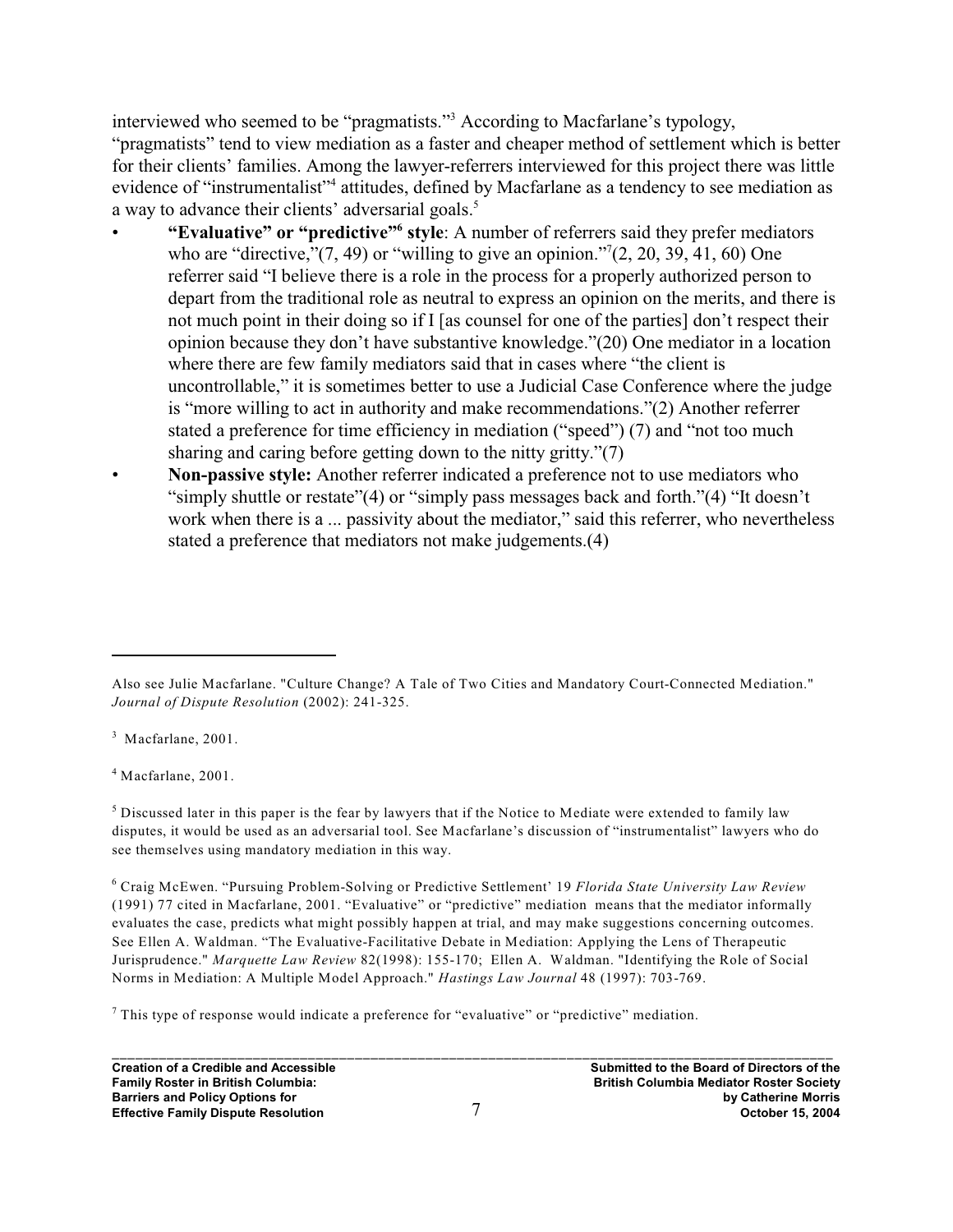**Facilitative<sup>8</sup> or Transformative<sup>9</sup>:** Only one referrer (61) specified a preference for "nondecisive, non-pushy, non-recommendatory" style.<sup>10</sup> Interestingly, one of the mediators this individual makes referrals to is a lawyer-mediator described as "directive" by another referrer. Another mediator this referrer (61) likes is a non-lawyer mediator who indicated a recent tendency to be less "transformative" and more directive and problem-solving in style.(M8) No referrers mentioned a "transformative" approach as preferred. No one surveyed in this research mentioned "narrative"<sup>11</sup> mediation.

#### **4.2.4 Understanding of family dynamics**

Some referrers stated that mediators need to understand (57) or "be savvy"(61) to the unique dynamics of family conflict. One referrer put it this way, saying that in "high conflict" cases "I don't refer to people who have not been touched by the fire – who have not faced conflict eye to eye."(57) Several referrers mentioned the need for mediators to be able understand the unique dynamics of the *particular* family conflict (2, 18, 57, 61, 62), be "in tune with the emotional make-up of what's going on and deal with the things that prevent rational discussion"(2) and "be comfortable" in the emotional climate without getting caught up in the emotional dynamics.(62)

 $10$  This referrer is philosophically committed to a "facilitative" interest-based style of mediation.

<sup>&</sup>lt;sup>8</sup> "Facilitative" mediators say they provide only process assistance for negotiation. They separate process interventions from substantive interventions, and generally they also usually use interest-based approaches to assist parties to create and test outcome suggestions. Interest-based negotiation attempts to reach solutions that meet the interests of all parties. An assumption of interest-based negotiation is that a variety of interests or motivations may underlie parties' positions. The goal of the interest-based approach is to satisfy those interests rather than bargain over bargaining positions. This approach was popularized by Roger Fisher and William Ury, with Bruce Patton in *Getting to Yes: Negotiating Agreement Without Giving In*. Second edition. New York: Penguin Books, 1991. Facilitative, interest-based mediation is taught widely in North America for the purposes of community, family and commercial mediation and tends to foster the avoidance of mediator recommendations or suggestions in order to preserve mediator neutrality and to encourage party control of outcomes.

<sup>&</sup>lt;sup>9</sup> "Transformative" mediators say they work less toward settlements and more toward transformation of relationships, fostering "empowerment and recognition. See Bush, Robert A. Baruch, and Joseph Folger. *The Promise of Mediation: Responding to Conflict Through Empowerment and Recognition*. San Francisco, CA: Jossey-Bass Publishers, 1994; Joseph P. Folger, and Robert A. Baruch Bush, eds. *Designing Mediation: Approaches to Training and Practice within a Transformative Framework*. New York : The Institute for the Study of Conflict Transformation, 2001.

 $<sup>11</sup>$  "Narrative" mediators see themselves less as independent third parties and more as joint participant with the</sup> parties in the joint creation of new possibilities for the future. They do not separate process and outcome, seeing the process and outcome as intertwined. See Sara Cobb. "A Narrative Perspective on Mediation: Toward the Materialization of the 'Storytelling' Metaphor." In *New Directions in Mediation: Communication Research*, 48-63. Thousand Oaks, CA: Sage, 1994; John Winslade, and Gerald Monk. *Narrative Mediation: A New Approach to Conflict Resolution*. San Francisco: Jossey-Bass, 2000.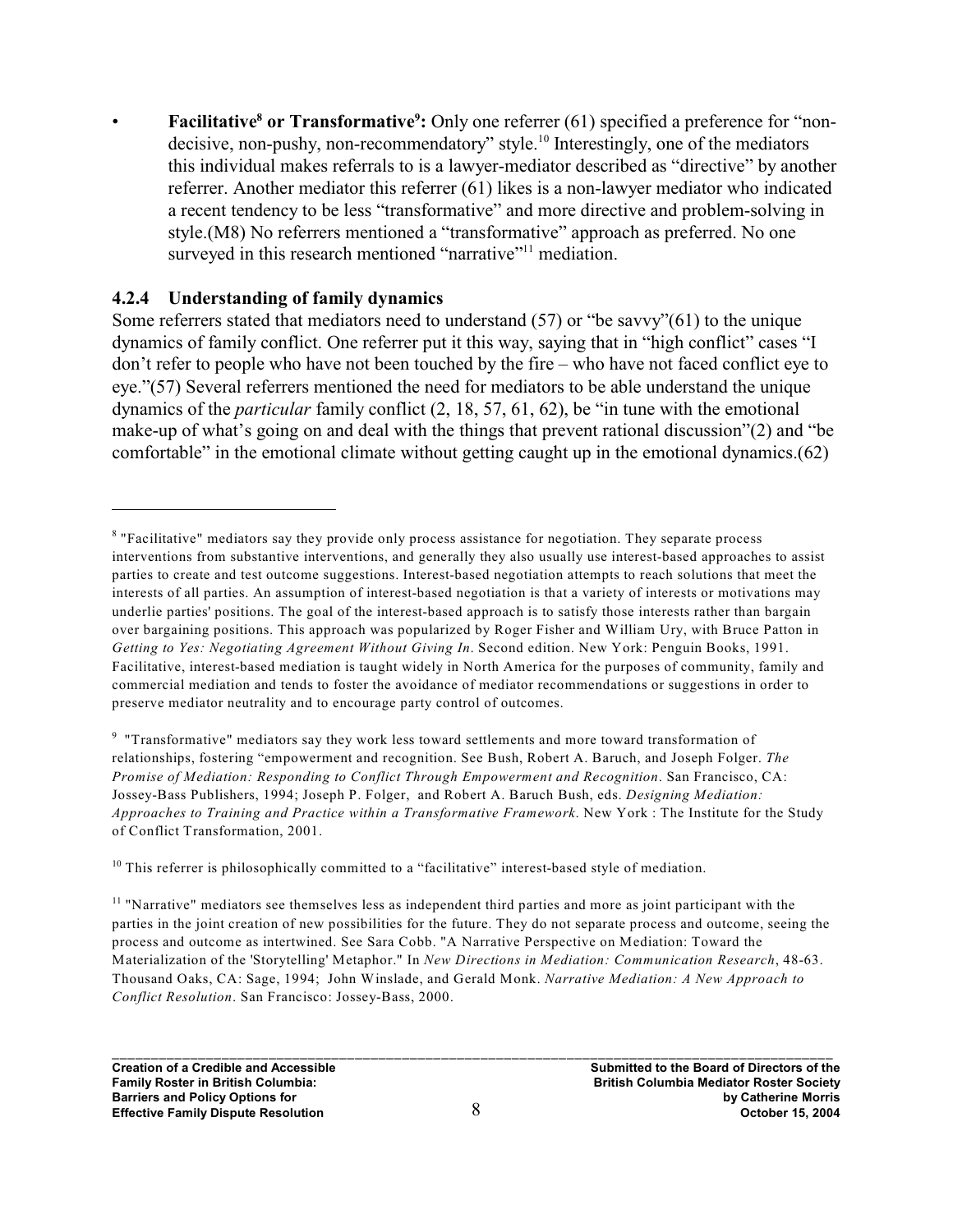#### **4.2.5 Experience**

"Experience" in mediation was a criterion stated by three referrers (5, 12, 44), but most of the other referrers' responses above *imply* preference for a good deal of mediator experience, particularly knowledgeable experience with family law disputes in litigation.

#### **4.2.6 Training**

Three referrers mentioned training as important when they are selecting a mediator (11, 14, 30), and another looks at the personality of mediator rather than training or knowledge.(64) In one of these interviews (11), the referrer was prompted<sup>12</sup> by asking "how important is training" and the response was that training is "definitely" important. Thus, only two of the referrers volunteered that training was important. This does not necessarily mean that training is not considered important to those interviewed. It is possible that a certain level of training was assumed and not mentioned. Given the wide variations in the amount of training taken by family mediators (40 hours to hundreds of hours) it was notable that the issue of training was so seldom volunteered by referrers as a criteria. However, it is also important to note that none of the mediators named as "credible" had experienced fewer than 40 hours of training. Three of the "credible" mediators interviewed had taken 40 hours training plus approximately 1 or 2 days additional related training; the other eight "credible" mediators interviewed had taken extensive training including significant ongoing professional development.

#### **4.2.7 The role of rosters and credentials in selection of mediators**

It was striking that only one referrer mentioned looking to the Family Roster (12), and this referrer mentioned this only in the context of checking out names of mediators whose names are not familiar. No referrers mentioned checking or referring to Family Mediation Canada's list of certified family mediators.<sup>13</sup> One lawyer referrer said that if they don't know someone in an area they will look up the lawyers accredited by the Law Society of BC to do family mediation. Most referrers made comments stating or implying that personal knowledge of the mediator was important, either through knowing the mediator's work first-hand, or hearing "word of mouth" feedback from other lawyers or clients.(30, 35, 38) One referrer (37) preferred mediators who are known to have a good "success rate." "Success" meant either settlements, or referring parties away from mediation and back to their lawyers if mediation was not proving successful (settled) within a reasonable time frame.  $(37)$ 

 $12$  The interviews with referrers were intended to be very brief because of the number of referrers hoped to be canvassed in a short time-frame, so a decision was made not to follow up referrers descriptions of their important criteria with questions seeking their answers or priorities on specific criteria such as knowledge, training, experience, style, etc.

<sup>&</sup>lt;sup>13</sup> See the list of FMC certified mediators at http://www.fmc.ca/Main.asp?p=Common/FindingAMediator.htm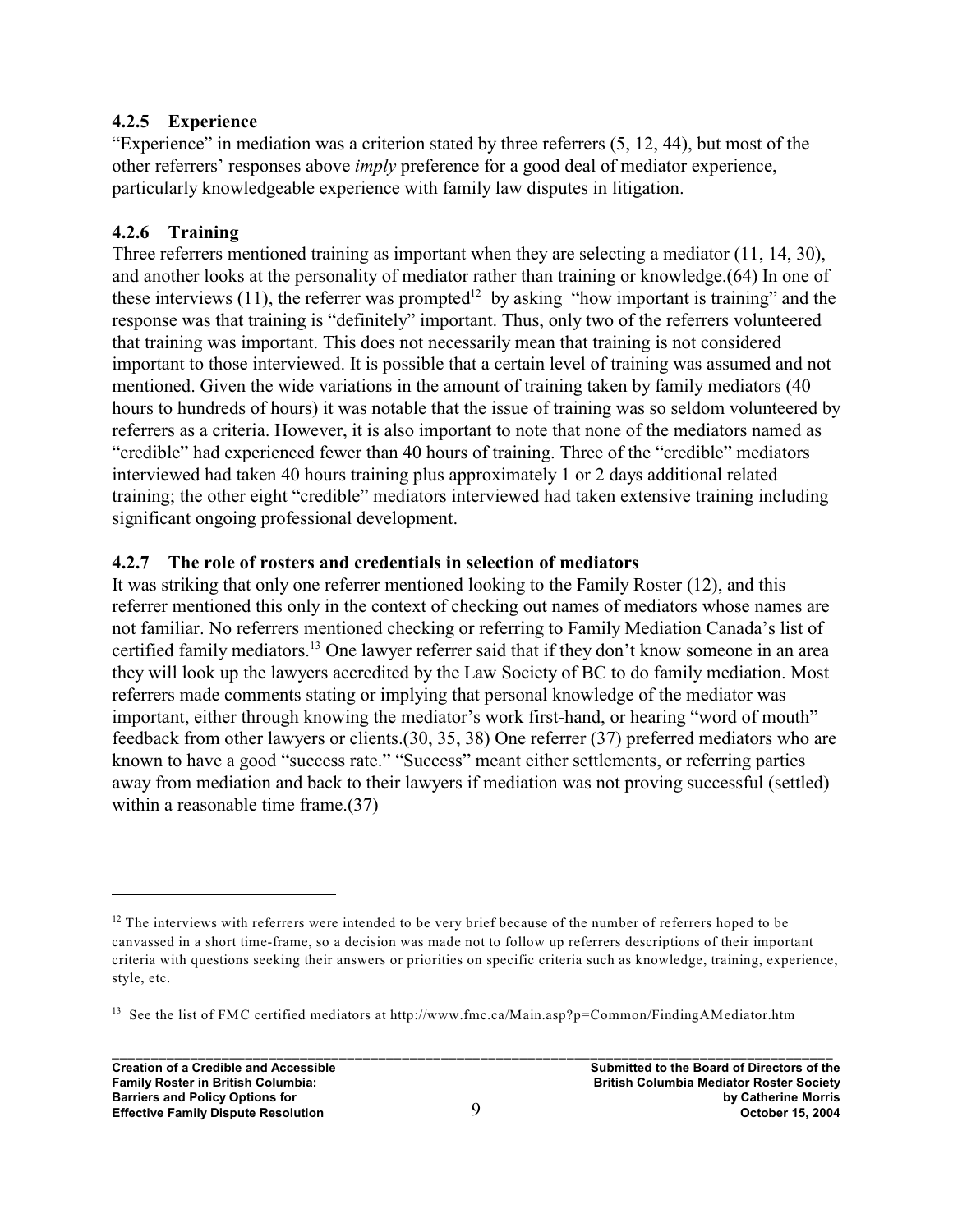#### **4.2.8 Non-referrers**

Two interviewees do not refer people to family mediators. One stated that he no longer practices family law, and formerly did "high end settlements" saying that while "the family bar is not reasonable – like pit bulls... [but ] most business men [clients] don't want to go to court." Another lawyer avoids mediators and prefers four-way negotiation meetings (32), saying he declines to make active referrals; rather he steers people away from named "bad mediators" primarily because he perceives them as unskilled, unknowledgeable and unsuccessful as family lawyers.(60)

# **4.3 Barriers to the Family Roster for Mediators Considered Credible by Referrers**

There are two routes by which one may seek admission to the Family Roster. One is first to go through the FMC certification process<sup> $14$ </sup> and then seek admission to the Family Roster. Certified FMC mediators are automatically qualified for the Family Roster. The other route to the Family Roster is to fulfill the training and extensive experience requirements of the Society.<sup>15</sup> Several barriers to membership on the Family Roster were mentioned by the non-rostered mediators interviewed (considered credible by referrers). The factors are listed below in order of importance.

### **4.3.1 No reason to join the Family Roster**

All but one of the non-rostered family mediators interviewed had heard of the Family Roster, and most had considered joining. The main reason for not seeking admission (or not taking the training or securing the experience necessary to allow them to be admitted) was they saw no good reason to join. While they considered members of the Family Roster to be credible, several lawyer-mediators said the people whose opinion counted were those in their local community who referred clients to them, mainly family lawyers.(M4, M6, M8, M10) The non-rostered mediators interviewed from other occupational backgrounds have thriving practices without membership on the Family Roster.(M1, M7, M11) Some mediators have enough work.(M1, M7) Even among those who would like more work, none perceived the Family Roster as being important for the purpose of getting work.(M3, M4, M5, M8, M9, M10, M11)

It should be noted that non-rostered family mediators reported a range of 2 to 30 family mediation cases in the past six months: three mediators had conducted 2 cases each, one conducted 3 cases, two had conducted 4 or 5, one had conducted 8, three had conducted 9 or 10, and one had conducted about 30. The mediators on the Family Roster were conducting

<sup>&</sup>lt;sup>14</sup> For details of the FMC qualifications, see http://www.fmc.ca/pdf/standardsweb2003.pdf

 $<sup>15</sup>$  For details of the Society's qualifications standards for the Family Roster, see</sup> http://www.mediator-roster.bc.ca/becoming.html#ADMISSION%20TO%20THE%20FAMILY%20ROSTER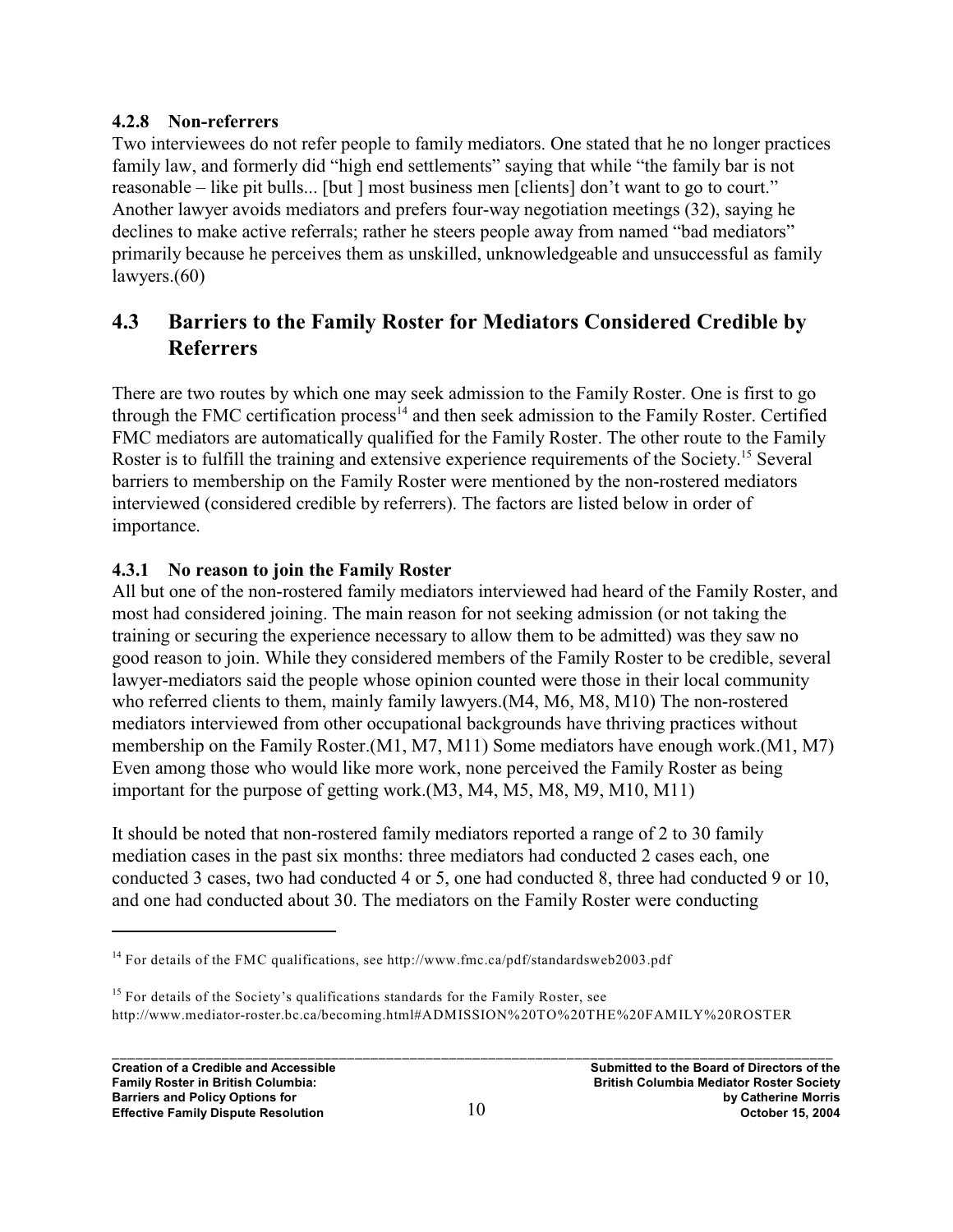considerably more family mediation cases: one mediator had conducted no cases, one mediator had conducted 2 cases, 4 mediators had conducted 6-8, one had conducted 10-12, 2 mediators conducted 13-15, 2 mediators conducted between 20-26 cases, one mediator had conducted about 30 cases and one had conducted about 60. Annual mediations were roughly double this number for most of the mediators. The research methodology was not suited to finding out whether Roster membership has anything to do with the fact that members of the Family Roster generally conducted more mediation cases than non-rostered family mediators.

#### **4.3.2 Insufficient experience for Family Roster admission (little mediation taking place in BC)**

The second most important barrier identified is that there does not appear to be enough mediation going on in BC to allow many mediators to attain the number of cases required for admission to the Family Roster.(M2, M3, M4, M5, M6, M8, M9, M10) The current standard is 50 mediation cases, 40 of which must be family mediation cases, 30 of which must have been conducted within the past five years and have been concerned with family reorganization after separation and divorce. Some of these mediators thought they themselves might be able to meet this threshold in the foreseeable future, but felt it was a barrier to those entering the field.(M6, M9, M11) The experience requirement appears to be a significant barrier for all but a few mediators who conduct much of the mediation in their own regions. The experience requirement tends to be suited only to the busiest family mediators in the most populated urban areas in BC.<sup>16</sup> This factor is relevant even in an urban area the size of Victoria.

#### **4.3.2.1 Reasons for low number of mediation cases in BC: An adversarial and courtcentred culture of disputing?**

The research interviewees touched on possible reasons for a low volume of family mediation in BC. Interviews among lawyers, mediators and policy makers suggested that the practice of family law remains primarily focussed on courts and litigation rather than on settlement processes such as mediation (or collaborative law). The adversarial culture of lawyers is cited by lawyers, mediators, members of the judiciary and some policy makers. Some interviewees suggested that family dispute clients may also be focussed on court as the primary method of dispute resolution because that is what they first think of as a result of watching television or talking to friends. "A lot of people go to court in family dispute cases because they have a sense of security in the courts where there are sheriffs, lawyers and judges. They often have serious concerns about their

 $16$  In this context, please note 1994 comments of Andrew Pirie in his frequently cited "Manufacturing Mediation: The Professionalization of Informalism." In *Qualifications for Dispute Resolution: Perspectives on the Debate*, edited by Catherine Morris and Andrew Pirie, 165-91. Victoria, BC: UVic Institute for Dispute Resolution, 1994, at 185-86. Prof. Pirie suggested that standard creation and professionalization may be more about power, market control, prestige and elitism than it is about commitment to service or the interests of society.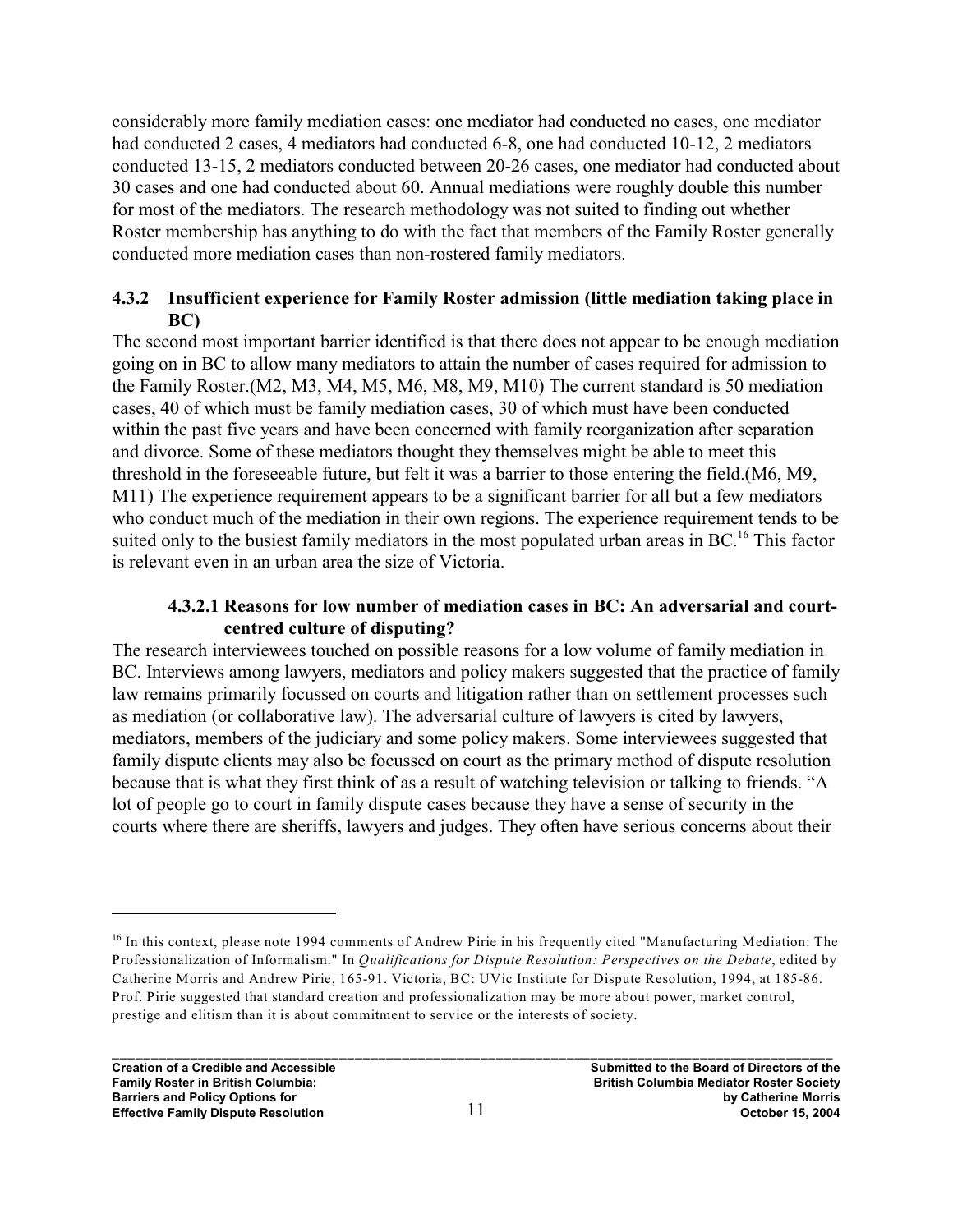safety. People choose options that seem more secure. They need assurance that choices are safe.<sup>17</sup> People trust the courts – *the first time*." This policy maker noted that parties who try the courts may not be necessarily satisfied with their experience.

This limited research cannot substantiate any of these suggestions about the adversarial culture of family disputes in British Columbia such as the attitudes and contributions of various players in the justice system including parties, lawyers, judges, court administration, government officials and non-governmental organizations (NGOs) or government organized NGOs such as the Legal Services Society ("legal aid").<sup>18</sup> Policy makers interviewed suggested that family dispute resolution must be "child focussed" and encourage parents to put their children first rather than focus on their own rights. The Notice to Mediate is one strategy aimed at changing the adversarial culture. This is discussed later.

#### **4.3.2.2 Judges and court officials as gatekeepers to mediation?**

Another factor that emerged during research interviews is the potential of judges and court officials to act as gatekeepers to mediation. Some judges may make referrals to mediators; however, interviewees who commented on this reported that not all members of the judiciary are necessarily "sold" on mediation. It would require more interviewing among members of the judiciary to assess their views and unique needs as primary dispute resolvers in an independent judiciary (through adjudication, settlement conferences, judicial case conferences and other case management strategies) as well as their perceptions of the needs of parties and counsel and the challenges and potentials within the interfaces between the courts, court administration and government officials. It is important to note that (based on interviews with lawyers and lawyermediators), it appears that judges enjoy the respect of the family law bar in BC. Several lawyers reported they would favour an increase of Family Case Conferences (FCC) over a Notice to Mediate. FCCs provide opportunities for counsel to take advantage of the presence of a judge's authority. It was beyond the scope and time frame of this research to investigate possible implications for the BC Mediator Roster Society of increased FCCs or other judicial interventions or referrals by court officials.

#### **4.3.2.3 FMC certification requires very little experience, but does not attract BC mediators**

The FMC route to membership does not emphasize experience; it emphasizes training and evaluation of knowledge and skills. This provides an option for mediators with very little

 $17$  "Safety" meant not just physical safety but a sense that they would not "be left out on a limb."

<sup>&</sup>lt;sup>18</sup> For some scholarly insights, see Macfarlane, 2002; see also American Bar Association Section of Litigation. *The Vanishing Trial. Proceedings of a Conference, San Francisco. California, December 12-14, 2003.* ABA, 2003. This is a large compendium of papers many of which are available at http://www.abanet.org/litigation/vanishingtrial/.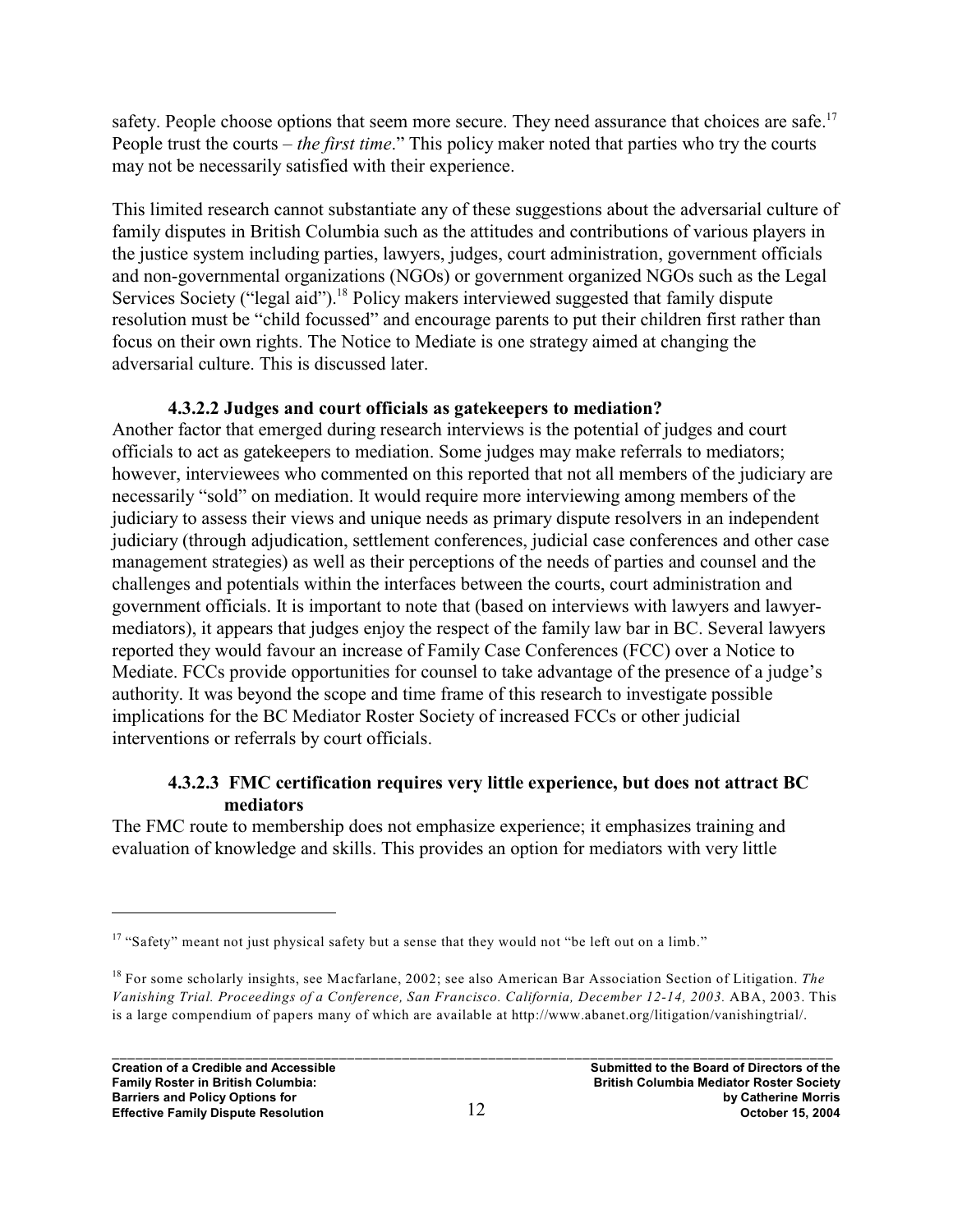experience<sup>19</sup> to enter the Family Roster. However, FMC's in-depth assessment process is unattractive to many experienced lawyer-mediators. (See section 4.3.4.) The FMC requirements are more attractive to those seeking to enter the field of family mediation than they are to experienced lawyer-mediators with at least 40 hours of mediation training (or even much more training) who do not need the FMC designation or admission to the Family Roster to gain credibility among their peers who make referrals to them.(M2, M3, M4, M8, M9, M10)

#### **4.3.2.4 Family Roster members' "confidence in competence"**

The email survey of the Family Roster asked Roster members to estimate the number mediation cases they had conducted before they felt confident in their competence. Only Family Roster members were asked this question, since they formed the only sample that had been formally qualified by the BC Mediator Roster Society. Even though the Society does not "certify" family mediators' competence, their qualifications give them public legitimacy as family mediators. Since they had all met the standards of the Society, it seemed relevant to examine the perceptions of Family Roster members' perceptions of their own competence and the factors that led to their confidence, so as to compare them with the qualifications standards of the Family Roster.

The fourteen Family Roster members' answers to this question were surprising in their range and variety, and bore little resemblance to the experience requirements of the Society: Four rostered family mediators said they felt confident from the start of their mediation experience because of their previous extensive experience in family law cases or other relevant experience.(RM2, RM5, RM8, RM9) Two mediators said they felt confident in their competence after 5 cases (RM4, RM), two after 10 cases (RM8, RM12), and one after 20 cases.(RM10) Four indicated the salient factor was the number of cases.(RM4, RM6, RM11, RM13) Two said it was a combination of advanced training and the number of cases.(RM4, RM7) One said the salient factor was a combination of the number of hours in mediation and the number of cases (predictably, longer more complex cases provided more experience than short single-issue cases).(RM4) One said it was a combination of numbers of cases and years in mediation (3 years, but this respondent did not say how many cases in that time period).(RM13) One Family Roster mediator indicated that mentoring was helpful, (RM11) and feels more confident when "mediating regularly, so I have a chance to use and re-use skills."(RM11) Three Family Roster members attributed confidence at least in part to success in passing the FMC evaluation process, (RM10) or the assessment process of the Justice Institute of BC, (RM1) or unspecified "certification processes,"(RM8) all of which required considerable training.

 $19$  A mediator can become certified by Family Mediation Canada with as little experience as a 30 hour supervised practicum in family mediation. See http://www.fmc.ca/pdf/standardsweb2003.pdf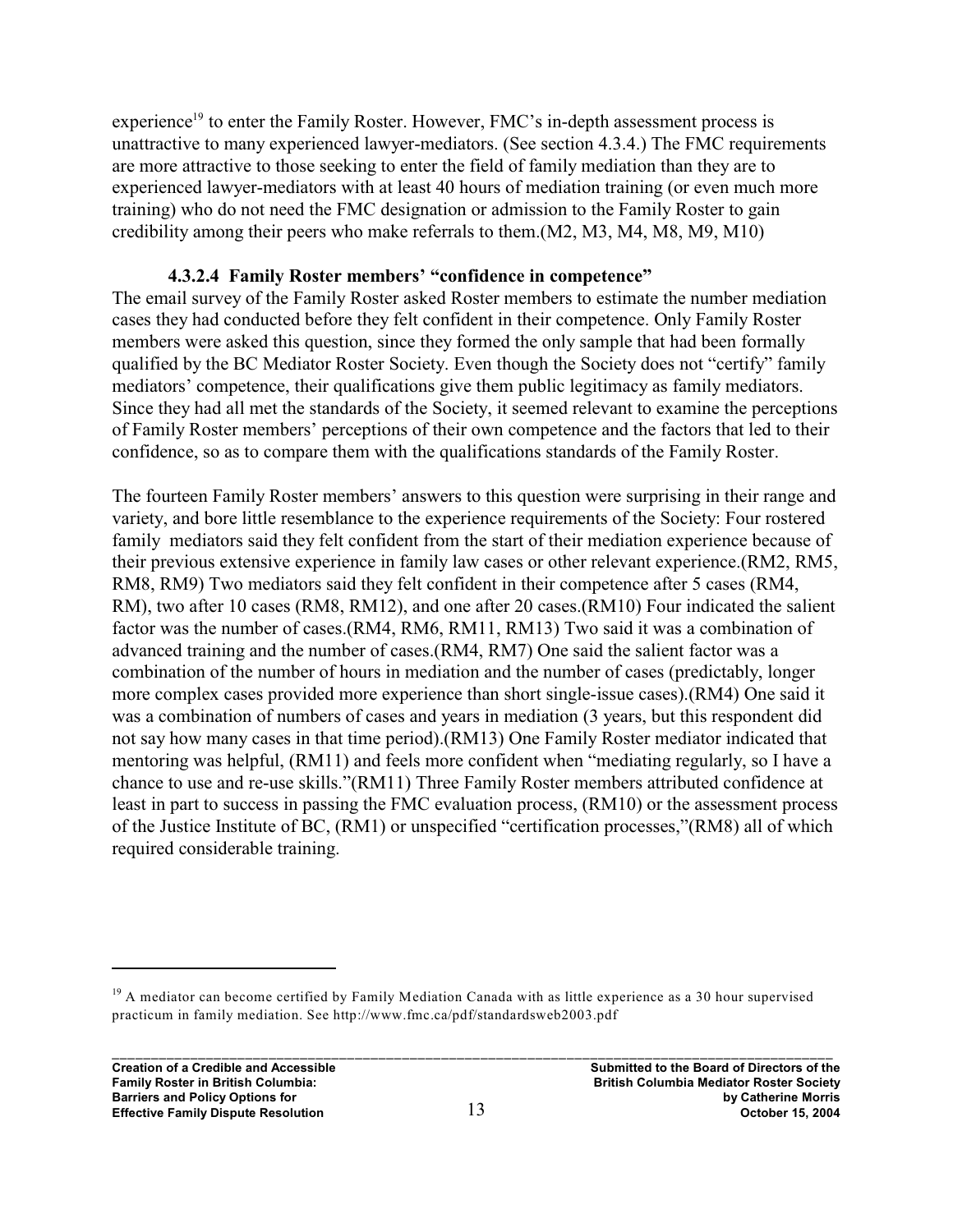#### **4.3.3 Qualifications standards of FMC**

This section considers several barriers perceived by mediators regarding the FMC certification process.

#### **4.3.3.1 FMC training requirements**

The FMC training requirements present significant barriers as do the Family Roster criteria. Three of the eight lawyer-mediators interviewed had at least 40 hours of mediation training, one had more than 80 hours of mediation training, two had more than 175 hours of training, and two had considerably more than 200 hours of training. All three non-lawyer mediators interviewed had much more than 200 hours of training. The training requirements of the Family Roster (and FMC) pose barriers particularly to lawyer-mediators who are highly experienced in handling family law disputes as counsel but who have little more than the 40 hours of training required by the Law Society of BC.

The training requirements in family dynamics and abuse met slightly less resistance, even though only four of the mediators had more than three days of training in this subject. Three had received 7-10 hours of training, and four had received 1- 4 hours. Only two lawyer mediators expressed resistance to this type of training. One said "In my middle class practice with counsel in the background to assess and only moderate power issues, it has not been relevant."(M5) The other said "I wouldn't want to run out and do it [even though] it's politically correct."(M8) The latter lawyer-mediator had no formal education in issues relating to family violence other than individual lectures but had been exposed to the issues through involvement in a women's transition house. This lawyer-mediator (M8) tied this resistance to an overall resistance to any "credentialing body" other than the Law Society of BC, which this individual sees as the only relevant and appropriate credentialing body for lawyers.

It has been noted that several mediators including Family Roster members and non-rostered family mediators said that advanced training was the significant factor in their sense of confidence in their competence as mediators (see section 4.3.2.4). Two commented particularly on the value of knowledge and skills evaluation they had experienced either through the JIBC or FMC assessment processes. There are 64 FMC members in BC who are "Certified Family Relations Mediators," seven of whom are members of the Family Roster. The majority of the FMC certified mediators are BC Family Justice Counsellors (FJC) because of the BC government requirement that they become certified by FMC. No FJCs are members of the Family Roster.

#### **4.3.3.2 FMC assessment process**

Five of the 11 non-rostered family mediators interviewed expressed no concern about the assessment requirements of FMC. (M1, M6, M7, M11) Six found it unattractive for reasons including the time and trouble it would take (M2, M4, M9, M10) and the "threatening" prospect of the evaluation process.(M2, M4, M5) Some of these mediators used the terms "extremely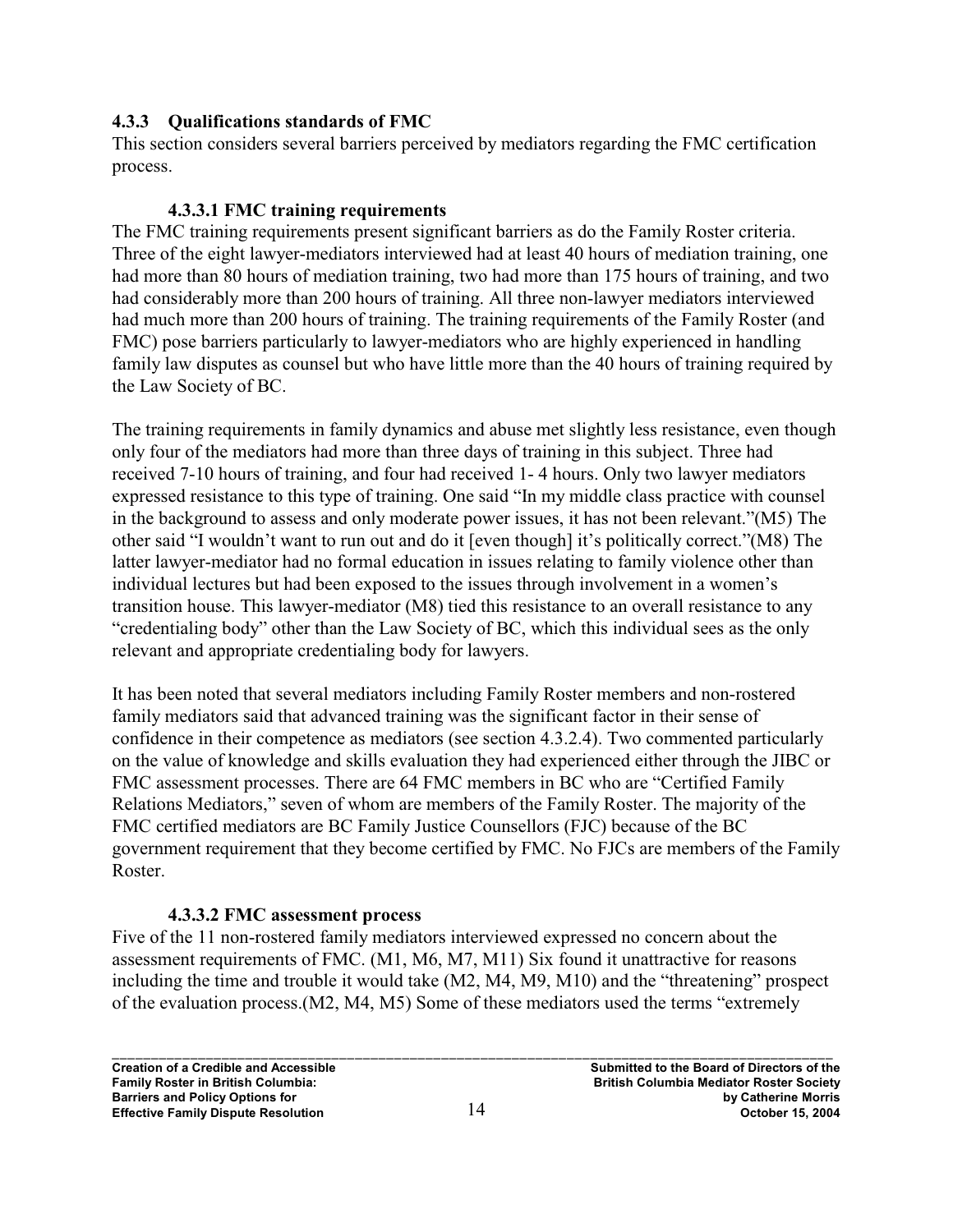unattractive,"(M4) "onerous"(M9) or "cumbersome"(M4) when referring to FMC assessment methods. Some found the role-play video assessment to be more of a barrier, and some found the 4-hour final examination to be more of a barrier, and some found both to be a barrier. Some questioned the value of a mock role-play as a test of competence (M2, M3) while one mediator believed role-play testing was a better indicator of skill than observing a real mediation "because the [FMC] role-plays are crafted to show a number of important dynamics."(M7) Three saw the FMC assessment process as a deterrent to them, but also saw it as potentially useful and not unreasonable.(M4, M5, M10) One lawyer-mediator was "opposed to it  $-1$  do not accept FMC as my governing body."(M8) Only one of the mediators interviewed was certified by FMC.( M7)

#### **4.3.3.3 Cost and time of FMC certification process**

The cost of the Family Roster was not mentioned as a deterrent to membership except in the context of several people's mentioning that they wanted to limit their certifications and memberships to those that provided some cost-benefit (see section 4.3.1, 4.3.4.3, and 4.3.4.4). While the FMC application fee (\$50) and ongoing maintenance fee (\$100) were considered reasonable, seven mediators found the assessment fee of an additional \$650 to be unattractive and a deterrent.( M1, M3, M4, M5, M8, M9, M10) There was a clear difference between lawyers and non-lawyers in this regard; non-lawyers tended to see this cost as being in line with fees associated with other "professional qualifications."(M6, M7, M11) Lawyers already pay considerable fees and insurance costs, and do not view FMC or the BC Mediator Roster Society as their "professional body."

The time taken for the multi-stage FMC assessment process was also a deterrent to four lawyer mediators in various regions of the Province.(M2, M3, M4, M9) For some the deterrent was directly related to the perception that it did not seem likely that the FMC certification process would be worthwhile in terms of time and money expended compared to the likelihood of work.(M3, M9, M10, M11) No specific questions were asked concerning barriers in the length of time for the application process of the BC Mediator Roster Society; however, a number of mediators expressed their satisfaction with the Society's administration and said it seemed to be "well run."

#### **4.3.3.4 Multiplicity of credentialing organizations**

One lawyer mediator said "I looked at the number of organizations I was a part of and asked, 'do I need one more?' I've got enough."(M5) Another lawyer mediator said "My governing body is the Law Society, and no one else should be credentialing me."(M8)

### **4.3.3.5 Credibility of FMC certification.**

A few mediators thought FMC was credible because they had known the organization for a long time (M7, M11) or they had heard a presentation on the FMC qualifications standards.(M10) Five considered FMC had low credibility, it was "irrelevant" to their own interests,  $(M2, M8)$ meant nothing, (M3) was for non-lawyers and not relevant to lawyers, (M5) or they had never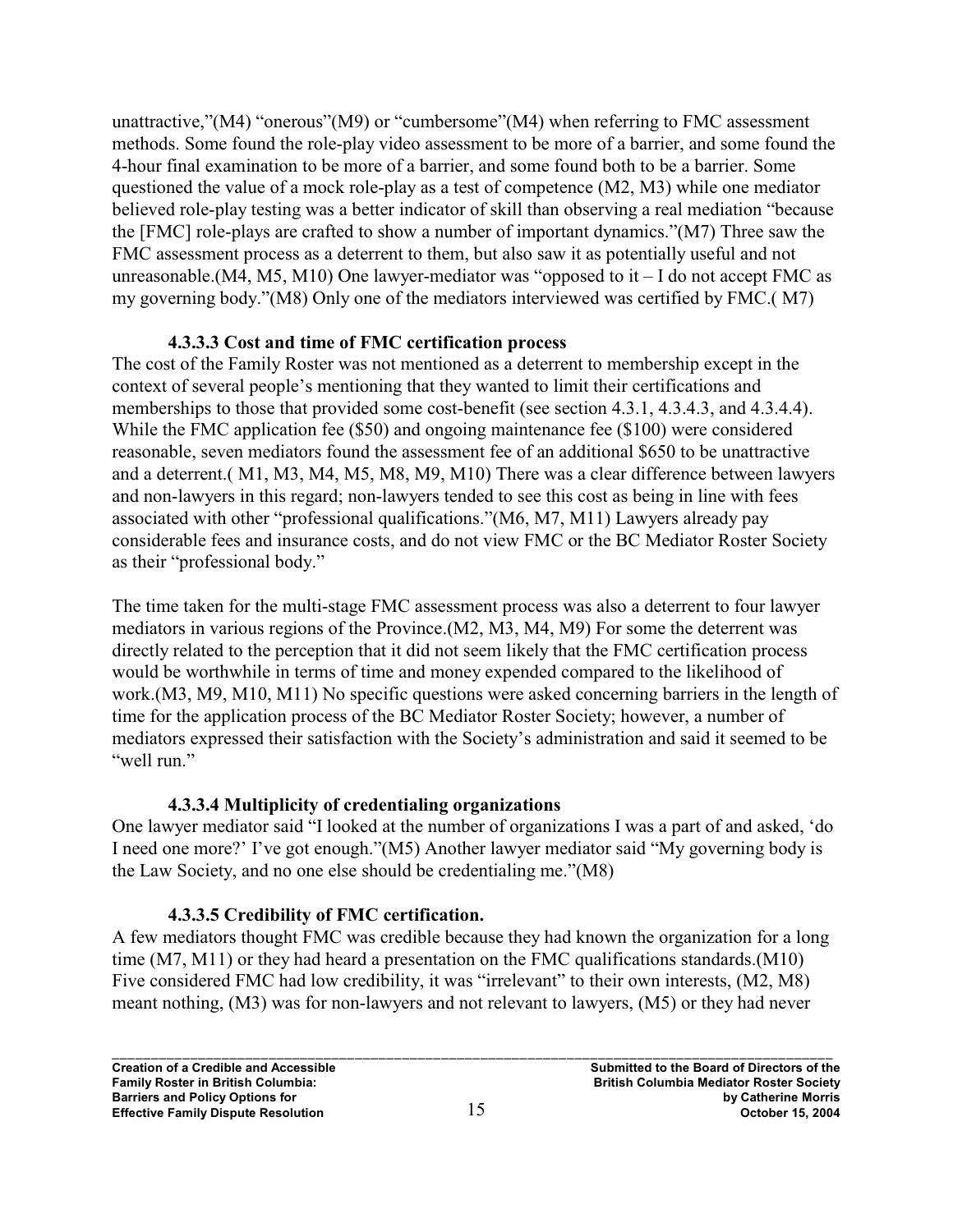heard of it.(M9)

#### **4.3.3.6 FMC certification for Family Justice Counsellors in BC**

Family Justice Counsellors (FJC) in BC's public service are all certified as family relations mediators by FMC. The BC Ministry of Attorney General operates a network of community-based Family Justice Centres across the Province to provide services to British Columbians going though separation or divorce. Centres are staffed by FJCs to assist with child custody, guardianship, access and support issues. They assist with matters only within the jurisdiction of the Provincial Court, so they do not work on issues relating to division of family property. FJCs spend about 80% to 90% of their time doing work associated with dispute resolution. Following mandated screening for violence with each person, there are four main types of services provided by FJCs: settlement readiness counselling, mediation, conciliation (shuttle mediation) and a combination of mediation and conciliation. Mediation, conciliation or a combination of both services are provided to slightly more than half of the cases seen by FJCs, with settlement readiness services provided to the remainder which may return to FJCs for mediation or conciliation at a later date. Currently, the demand for FJC services exceeds resourced capacity in most locations in the Province. Therefore, FJCs give priority to those who meet financial eligibility requirements similar to those of LSS.

In addition to the requirement that all newly-hired FJCs either have, or acquire within 6 months, FMC family relations mediator certification, all FJCs are given additional in-house training in screening for family violence and assessing suitability for mediation. There are no plans to change this requirement. The FMC certification program is viewed as cost effective as well as a very important foundation for quality assurance. There is no shortage of applicants in most areas of the Province with the basic mandatory qualifications to apply for an FJC position (80 hours of conflict resolution training plus courses in family justice and family violence and the impact of separation and divorce.) Preferred qualifications for applicants include FMC certification, and a number of applicants already have the preferred qualifications. FJCs also receive considerable in-house training, including training in issues relating to family violence, and their work is supervised on site by FMC-certified persons. FJCs are required to participate in professional development each year to meet at least the minimum standards required to maintain FMC certification. There are about 80 FJCs in 29 centres in British Columbia with itinerant services provided to approximately 10 additional communities. No information was obtained concerning the average number of cases of FJCs for settlement readiness, mediation, conciliation, or the number of hours of a typical mediation case (including settlement readiness and mediation/conciliation parts of the process).

No information was received concerning credibility of FJCs with clients or referrers, except for suggestions of two referrers interviewed that they referred individuals to FJCs when those individuals could not afford a lawyer or a private mediator and that the availability of FJC services was limited. Further research (or discovery of any existing research) might be required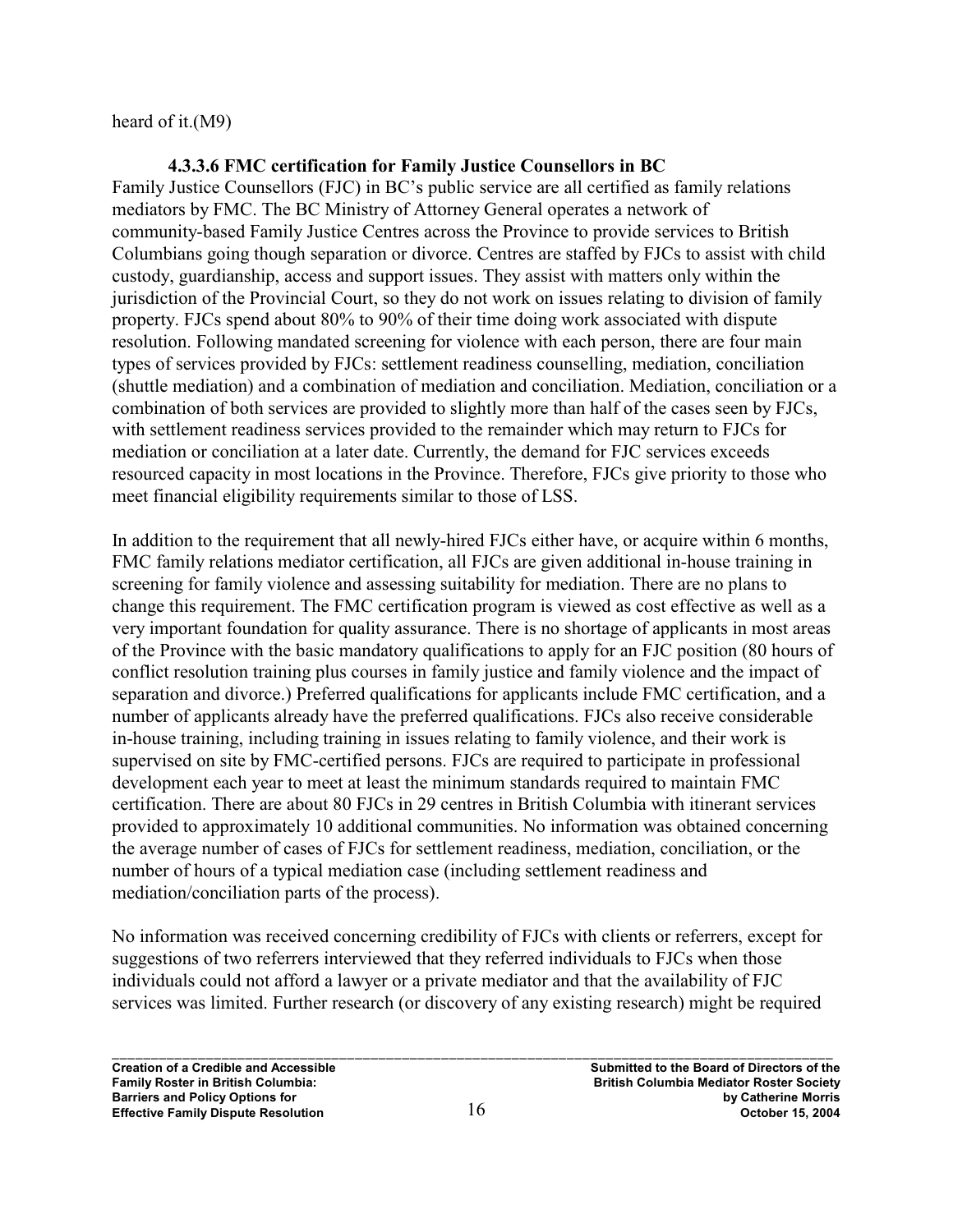to test the credibility of FJCs with lawyers and FJC clients. Also, if privatization of the services provided by FJCs were ever contemplated, the question of qualifications and monitoring of equivalent replacement family services would become very important for public safety reasons.

#### **4.3.4 Qualifications standards of the Society**

Mediators with extensive experience are not required to go through the assessment process of FMC. Instead they can apply to the Family Roster based on training and extensive experience.

#### **4.3.4.1 Society training requirements**

In the interviews with family mediators, concerns expressed about the Society's training were similar to the concerns about FMC training requirements. The training requirements are seen as a barrier only for lawyer mediators with approximately 40 hours of training according to the requirements of the Law Society of BC. (See section 4.3.3.1.)

#### **4.3.4.2 Society experience requirements**

As discussed in paragraph 4.3.2, lack of mediation experience is one of the most important barriers for admission to the Family Roster. Several policy options in Section 5 address this barrier.

#### **4.3.4.3 Credibility of the Family Roster**<sup>20</sup>

All those interviewed said they perceived the members of the Family Roster to be credible (usually qualifying their response by saying that those whose names they recognized were credible). All the non-rostered mediators interviewed said the criteria were clear and understandable, but several said they did not have a detailed understanding of the Family Roster criteria.(M2, M3, M6, M8, M9, M10) Two had misunderstood the criteria in one way or another.(M2, M10) One had never heard of the Family Roster.(M9) Four people said they had good knowledge of the Family Roster and its requirements.(M1, M4, M7, M11)

Several indicated that membership on Family Roster is not relevant to their reputation as a family mediator.(M6, M7, M8, M10, M11) Local reputation is more important.(M10) Nevertheless, the BC Mediator Roster Society is considered credible as an organization.

 $20$  Readers may note that the cost and application process of the Family Roster are not discussed in this section. This is because these factors had not previously been identified as particular barriers during the design phase of the research. Therefore, in the interests of time in already lengthy interviews, questions in this regard were omitted. Similar questions about the Family Mediation Canada application process had already elicited that the FMC application and annual maintenance fees and forms in themselves posed no significant barrier to applicants. The FMC assessment fee of \$650 is the only FMC fee that appears to pose any significant barrier. No concerns were raised about the administrative operation of the Civil or Family Roster; in fact several people surveyed gave unsolicited praise to the Society's administration. See sections 4.3.4.3 and 4.3.4.4 for criticisms of Society directions.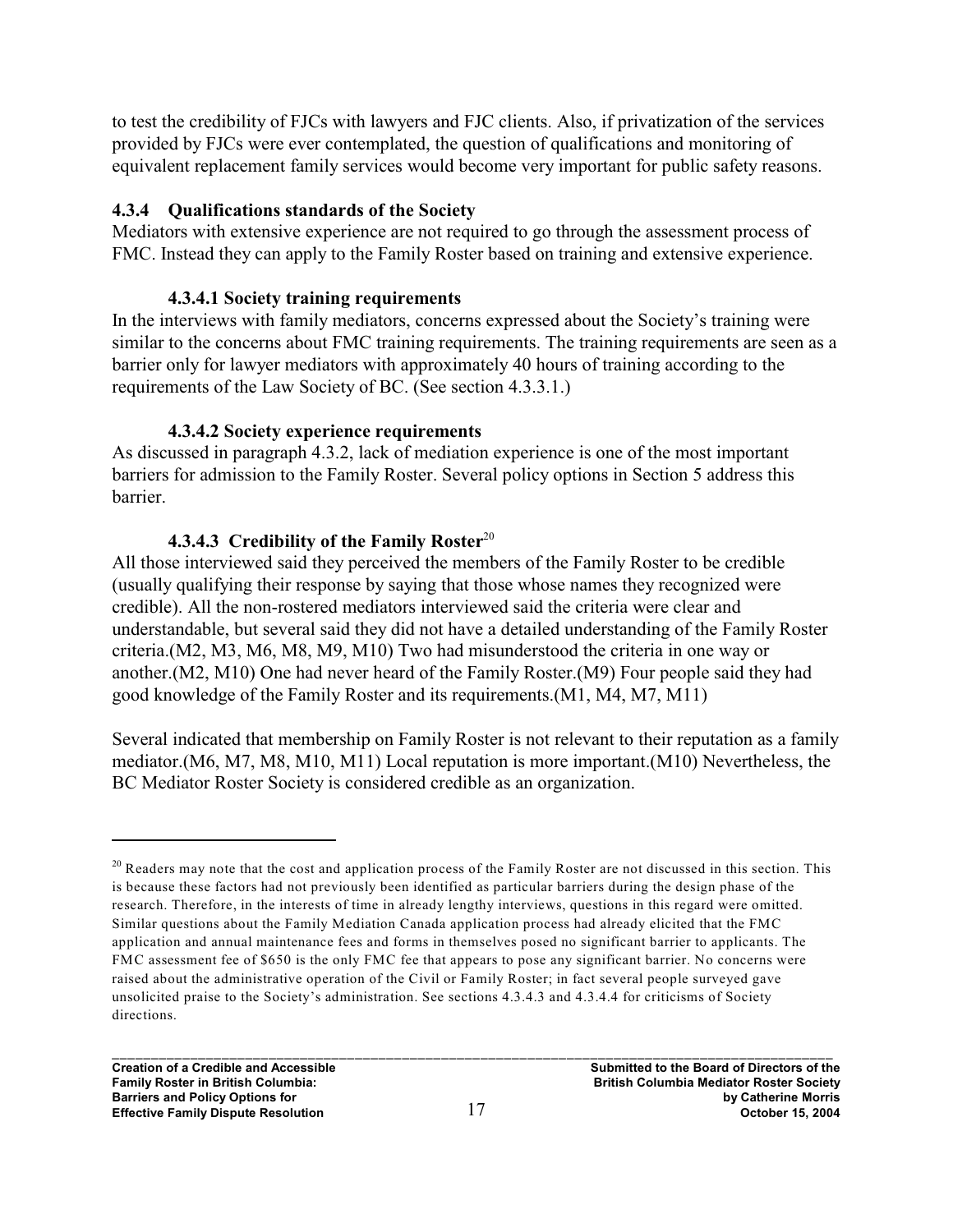With few exceptions, the non-rostered mediators interviewed said the association of the Roster with government adds credibility to the Roster and the association is viewed positively.(M1, M4, M5, M6, M9, M10, M11) However, two people expressed strongly negative comments about the government's association with the Society. One mediator said "I'm uncomfortable with government controlling things that should be done by voluntary associations."(M7) Another said: "The government and the Roster seem too incestuous – it seems like a hoop to getting government work."(M8) Referrers were also generally favourable about the association of government with the Family Roster, although one referrer also expressed the negative view that ". . . when the government steps in and tells people what to do, we've got a problem. I'm a libertarian. Give people a choice. The more intelligent choice [people have] the better the justice."(60)

#### **4.3.4.4 Networking opportunities**

Networking opportunities through membership on the Family Roster are seen as positive by some and not relevant by others. Several non-roster mediators mentioned the day-long educational event. Some mentioned it positively even though they lived in a region that was too far away to make it accessible to them. Several people interviewed were not members of the Family Roster but are members of the Civil Roster and appreciate the efforts of the BC Mediator Roster Society to offer opportunities such as this one as well as social events. Their networking needs are satisfied through their membership on the Civil Roster. One non-rostered mediator said that the Society should not be involved in networking or training functions; this is the province of voluntary organizations.

Networking and events do not appear to be major factors in people's decisions to join the Family Roster; rather it is the likelihood of work, either directly or indirectly through enhancement of reputation. Currently the Family Roster appears to offer neither.

#### **4.3.4.5 Are the admission criteria for the Family Roster reasonable?**

The criteria for admission to the Family Roster are considered credible and reasonable by six of the 11 non-rostered mediators interviewed.(M2, M3, M5, M6, M10, M11) Several find the qualifications to be set too high to allow accessibility (M1, M4, M8, M9) either because of the training requirement (M1) or the experience requirement (M8) or both. One mediator has mixed feelings about the idea of reducing the qualifications to allow more entry (M4) and one feels that it is essential that high standards be maintained.(M7)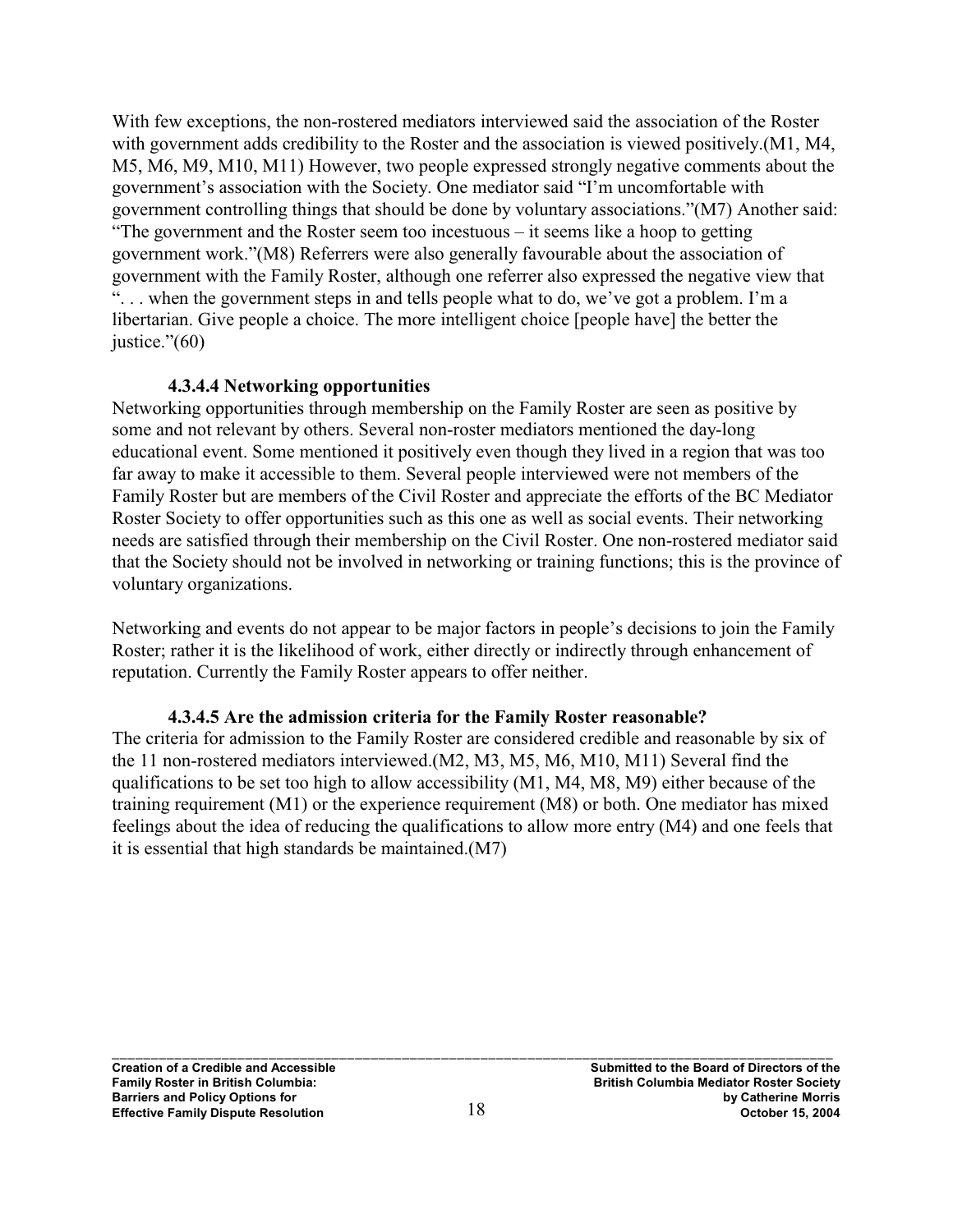### **5 POLICY OPTIONS**

The BC Mediator Roster Society requested suggestions for policy options to address the goal of a publicly credible and accessible province-wide roster of family mediators. Policy options are outlined in two broad categories:

• Decreasing barriers to the Family Roster by modifying admission standards (section 5.2); • Working to increasing opportunities for mediators to gain family mediation experience, including creation of incentives for parties and lawyer to use mediation processes for early resolution of family disputes (section 5.3).

# **5.1 Historical and current trends in qualifications standards**

It is important first to outline the development of qualifications standards for the Family Roster. The creation of family mediator qualifications standards was originally guided by the extensive work of Family Mediation Canada which developed its qualifications standards for family mediators using performance-based criteria recommended by the widely acclaimed recommendation reports on qualifications of the Society of Professionals in Dispute Resolution (SPIDR), now named the Association for Conflict Resolution (ACR) in the 1980s and 1990s.<sup>21</sup> The idea of performance-based standards has been promoted by people in the field of dispute resolution for more than a decade, often by those who would like to see the field of mediation professionalized. The FMC standards are recognized by proponents of performance-based standards as both credible and accessible (compared to getting degrees or certificates as required for many other occupations).

See, in particular Peggy English, and Linda Neilson, with Wendy Hacking. *National Certification Implementation* <sup>21</sup> *Pilot Project 1997-1999.* Report of Family Mediation Canada in partnership with the Ministry of the Attorney General of British Columbia prepared for Department of Justice. Kitchener, ON: Family Mediation Canada, 1999; The compendious volume of consultation and research of FMC was based on thinking developed in the late 1980s and early 1990s by the Society of Professionals in Dispute Resolution (SPIDR) reported in *Qualifying Neutrals: The Basic Principles: Report of the SPIDR Commission on Qualifications*. Washington, DC: National Institute for Dispute Resolution, 1989; Society of Professionals in Dispute Resolution (SPIDR). *Ensuring Competence and Quality in Dispute Resolution Practice: Report No. 2 of the SPIDR Commission on Qualifications, April 1995.* Washington, DC: Society of Professionals in Dispute Resolution, 1995. Influential on this work was the work of Chris Honeyman and others in the Test Design Project. *Interim Guidelines for Selecting Mediators*. Washington DC: National Institute for Dispute Resolution, 1993; Honeyman, Christopher, Kathleen Miezio, and William C. Houlihan. *In the Mind's Eye? Consistency and Variation in Evaluating Mediators*. Cambridge, Massachusetts: Program on Negotiation at Harvard Law School, 1990; Honeyman, Christopher. "On Evaluating Mediators." *Negotiation Journal* 6 (January 1990): 23-36. For an outline of the process recommended by SPIDR and used (in part) by FMC in its consultation process for its qualifications standards, see Catherine Morris, and Connie Edwards. "Competence and the Role of Standards for Mediators." In Alternative Dispute Resolution Practice Manual, edited by Allan J. Stitt, 8591-8699. North York, ON: CCH Canadian Limited, 2002.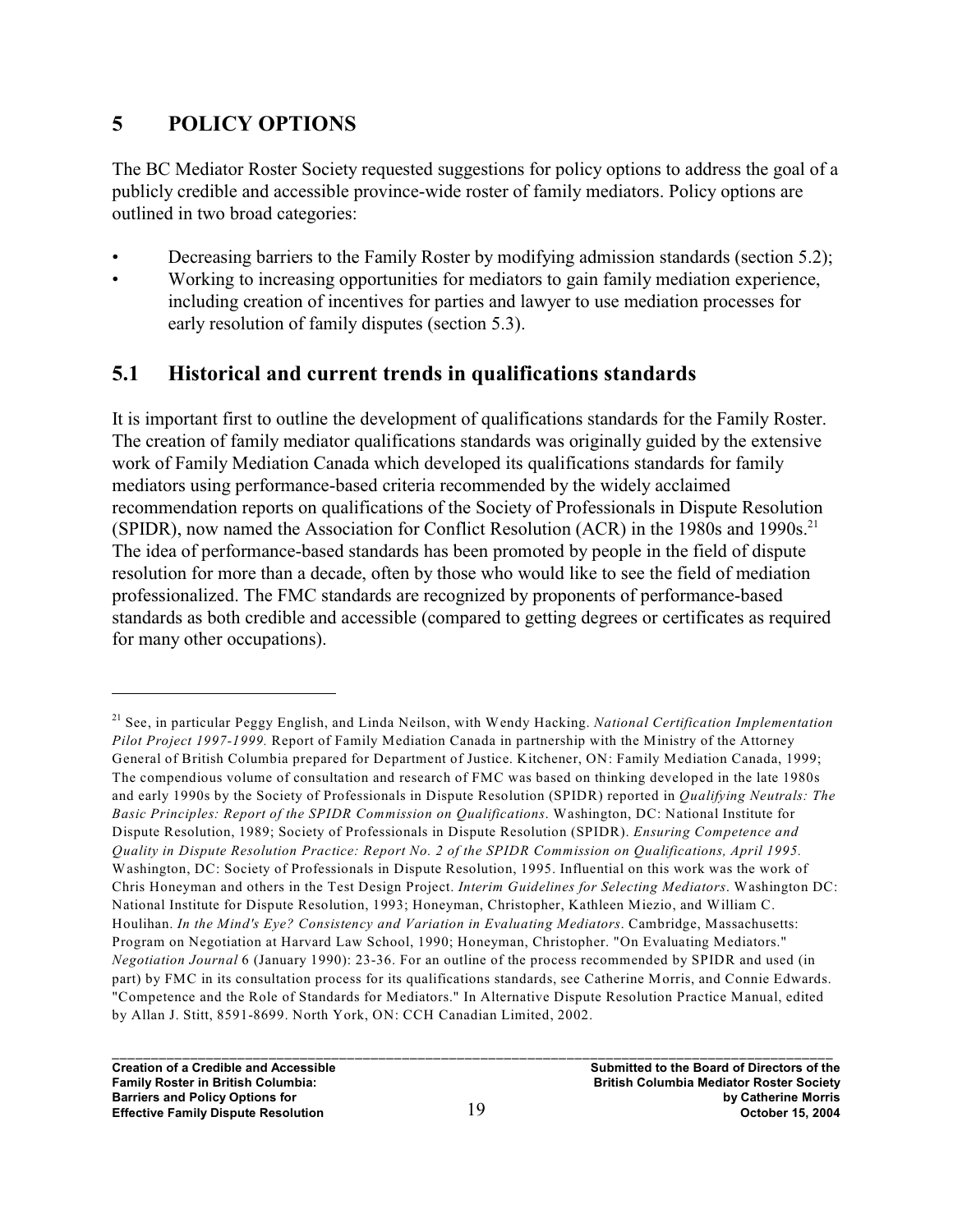In establishing the qualifications of the Family Roster, the BC Mediator Roster Society followed the lead of Family Mediation Canada and kept to the basic principles of SPIDR (now ACR). Those principles are:

- qualifications should be based on skills and performance, rather than university degrees or professional affiliations;
- standards should not create inappropriate obstacles to those wishing to enter the field, nor should they restrict the development of dispute resolution skills in any sector of society;
- since the field is diverse, no single entity should establish standards;
- standards are more vital where dispute resolution processes are mandatory, or parties lack control over selection of processes or third-parties. However, the more choices parties have over process and intervener, the more the marketplace should prevail.<sup>22</sup>

While these principles have been widely acknowledged in both the United States and Canada, they have rarely been put into practice for several reasons:

- difficulties within the field of defining the required knowledge and skills for mediation;<sup>23</sup>
- concerns by practitioners about exposing themselves to judgements of others about their competency and skills; $^{24}$

 $23$  There has been vigorous, even acrimonious, debate within the field of mediation concerning which style of mediation is to be favoured ("facilitative," "evaluative" or "transformative"). This debate has practical ramifications for knowledge and skills evaluation, as can be seen by the discussion in this report about referrers' preferences concerning styles (and related skills) of family mediators. Robert A. Baruch Bush. "One Size Does Not Fit All: A Pluralistic Approach to Mediator Performance Testing and Quality Assurance." *Ohio State Journal on Dispute Resolution* 19(3)(2004): 1-40 points out that a fundamental premise of many attempts to create the qualifications standards is a faulty assumption that regardless of style, all competent mediation shares some fundamental core characteristics. In fact, this supposed common "core" has been exceedingly difficult to ascertain in a number of research efforts. Bush points out that most of qualifications standards (including those outlined by SPIDR, 1989 and reiterated by SPIDR in 1995) have been based on concepts of interest-based negotiation. According to Bush's analysis, the FMC standards and testing favour a facilitative model of mediation. He says that FMC's testing process "without question, represents a serious effort to incorporate measures of competency in both transformative and facilitative mediation" but, "on closer examination a pattern emerges in which transformative behavior often indicate low skills, while strong skills involve many more facilitative than transformative behaviors." (Bush, 2004, at 25-32). There may be very good reason for the concerns of "evaluative" mediators about the FMC or other performancebased standards and testing processes (see note below). Bush believes that a more pluralistic approach is necessary but does not shy away from performance testing; rather, he proposes "multiple tests for multiple models." (Bush, 2004, 36)

 $^{24}$  Bush, 2004, 3. This concern was also noted in previous consultations of the BC Mediator Roster Society with family mediators in British Columbia. See British Columbia Mediator Roster Society. "The Family Roster Dialogues (2001): Participant Comments." (undated), in which participants are recorded as stating "There is a fear of evaluation; not enough is known about the [Family Mediation Canada] FMC assessment process; applicants may not trust the process or the assessors..." There was also concern about bias of FMC evaluators. Participants are recorded

 $22$  SPIDR, 1989, 1995.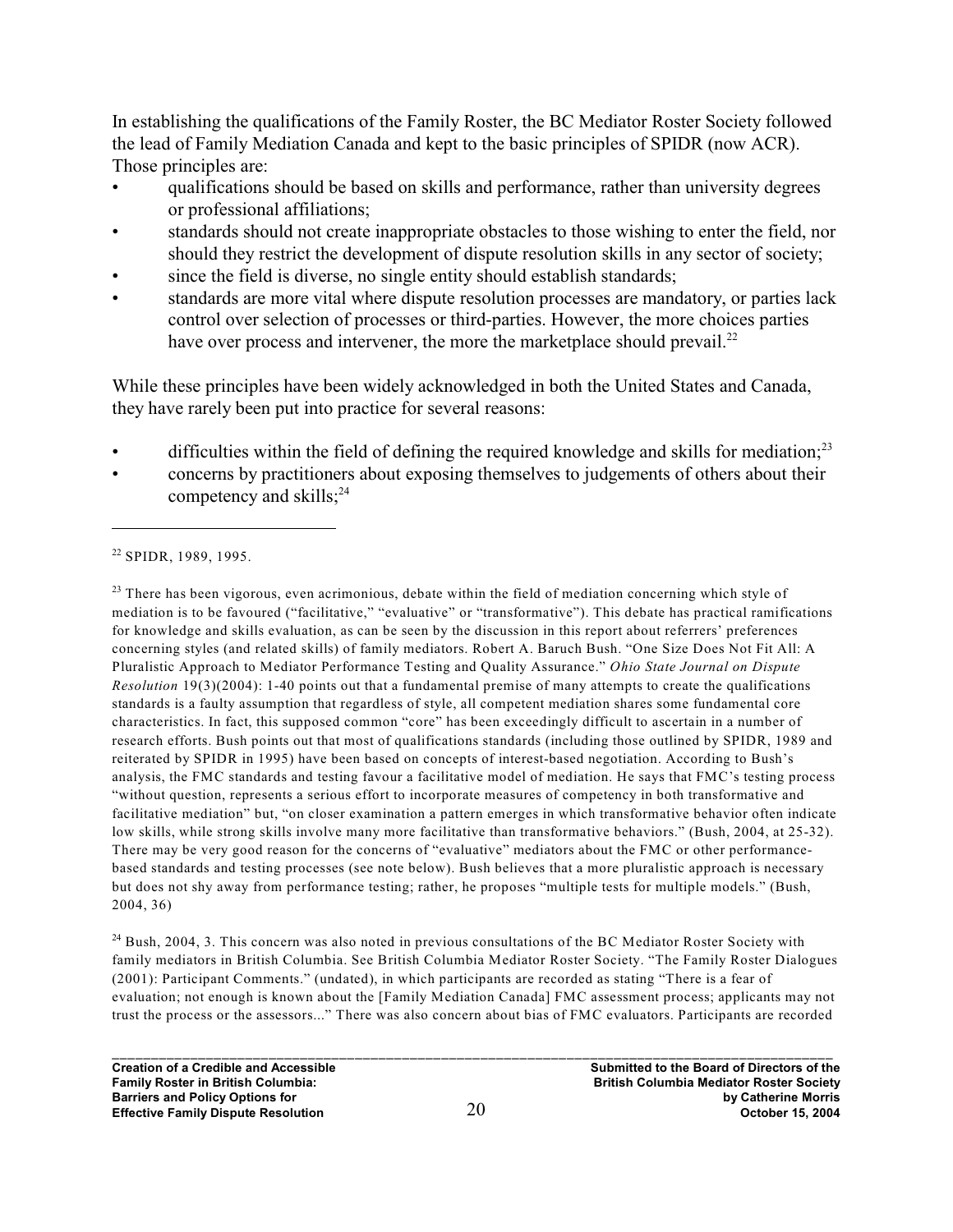cost of implementation of performance-based standards.<sup>25</sup>

A number of dispute resolution organizations have espoused the principle of performance-based standards. Most have moved away from insistence on particular kinds of degrees or professional qualifications, and many have adopted or are considering standards based on some combination of hours of training, experience, references, testing; and/or role-play assessments. FMC is one of the few organizations that has implemented performance-based standards through knowledge and skills testing. However, FMC has attracted relatively few people to its certification process. In fact, family mediation has not "taken off" in Canada. Most of the FMC-certified mediators in BC are Family Justice Counsellors who are required to seek FMC certification by their employer.

The BC Mediator Roster Society attempted to move in the direction of the FMC standards; however, there was resistance to the performance-based testing of FMC by a number of mediators in BC (both lawyer-mediators and people from other occupations, such as social work). This resistance led the Society to reconsider its exclusive adherence to the FMC standards. This was not done by abandoning the FMC standards, but by allowing mediators to enter the Family Roster through an alternative path based on training, experience and reference requirements, but without testing of knowledge or performance. While training and the experience-based qualifications have resulted in some mediators with extensive training and experience becoming members, the Family Roster still remains unsatisfactorily low in numbers. The departure from the FMC standards has also created concern among those who remain committed to performance-based qualifications standards.

Interestingly, the BC Roster of Child Protection Mediators<sup>26</sup> has moved toward a form of testing of knowledge, attitudes and knowledge of skills, but with no skills observation or performance testing. The Child Protection Roster has adopted qualifications standards based on the following:

- training, experience (ten mediation cases of any type) and reference requirements identical to those of the BC Mediator Roster (Civil);
- a written test based on child protection legislation;
- a 45-minute interview aimed at testing understanding of the role of the staff of Ministry

as commenting: "I have concerns whether FMC... has a particular mediation approach which they feel is the 'right' one..." and "FMC would not pass a highly evaluative mediator..." and "I am concerned about being assessed by someone unknown, who comes from a different background and uses a different mediation model. FMC uses a noninterventionist model, coming from social work. Most lawyers use a different, more evaluative model..."

 $^{25}$  Bush, 2004, at 3, citing Linda C. Neilson, and Peggy English. "The Role of Interest-Based Facilitation in Designing Accreditation Standards: The Canadian Experience." Mediation Quarterly 18 (2001): 221.

<sup>&</sup>lt;sup>26</sup> Please see the site of the BC Mediator Roster Society at http://www.mediator-roster.bc.ca/select-cp.cfm. See the qualifications standards for the Child Protection Roster on the website of the Ministry of the Attorney General: http://www.ag.gov.bc.ca/dro/child-protection/documents/qualifications-selection.pdf.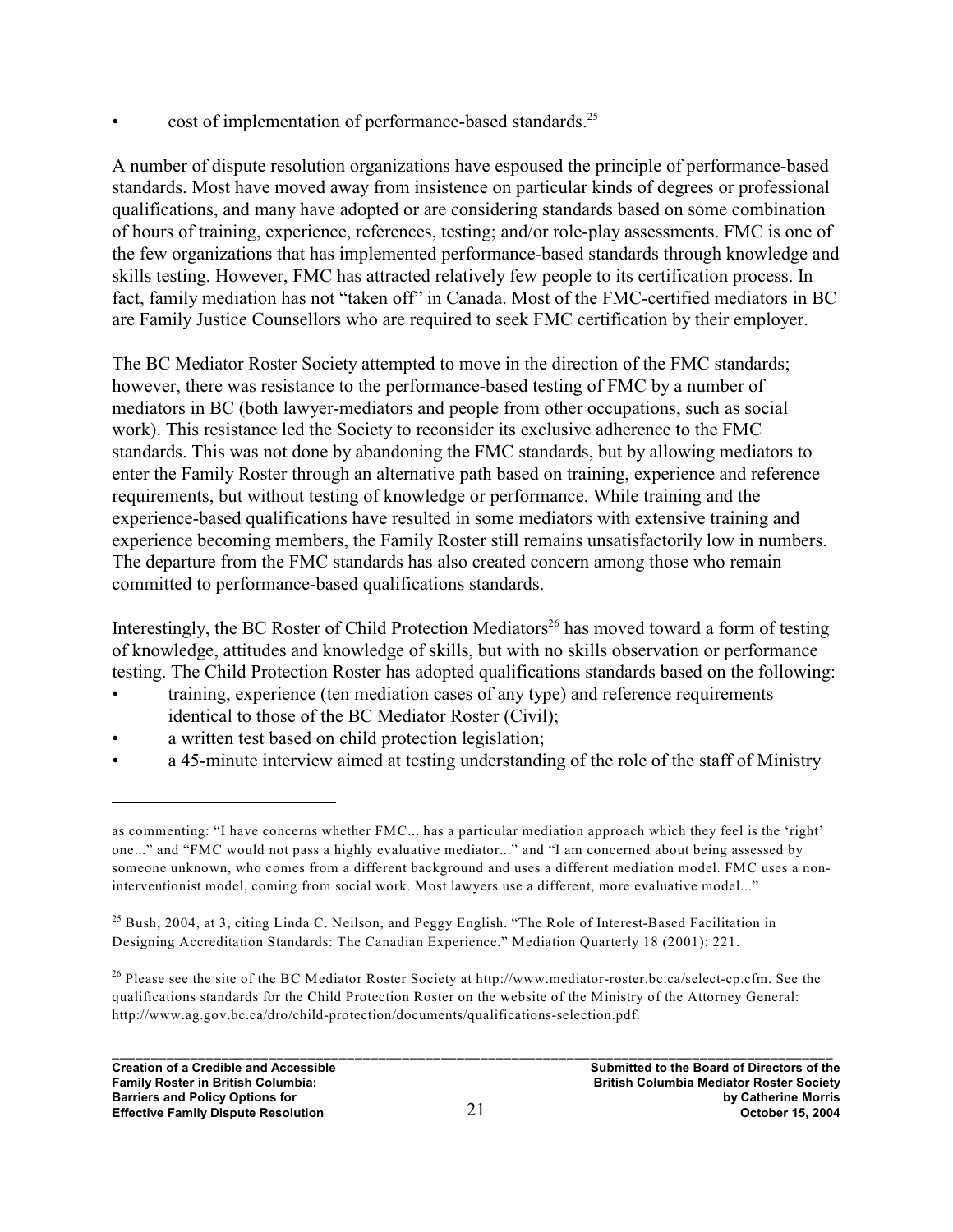of Children and Family Development;

• a panel of officials from relevant Ministries, plus a senior family mediator, interviews and assesses the candidates.

The Child Protection Roster now has 35 mediators on it from all over the Province. Mediators interviewed for this project, who are on the Child Protection Roster, reported receiving work from the Child Protection Roster. However, it must be noted that policy changes in the Ministry of Children and Family Development provide incentives for mediation of child protection cases.

# **5.2 Decrease barriers to the Family Roster by modifying the admission requirements**

Possible policy options for modifying the qualifications of the Family Roster would be as follows.

#### **5.2.1 Leave the Family Roster training and other requirements as is, but calculate experience in a different manner**

The mediators interviewed in this research reported that the time they take in a mediation case may range from 5 to 30 hours depending on the mediator's practice style and the complexity of cases. Mediation sessions may range from 1.5 hours up to 10 hours each depending on the case and the style of mediation (whether counsel is present or not). Some mediators use day-long sessions when parties, counsel or the mediator must travel to conduct the mediation. The sample was not large enough to do statistical analysis, but a number of non-rostered mediators interviewed (and Roster mediators surveyed) reported that "typical" cases fell into the range of 8 to 12 hours (more or less). The approximately 8 to 12 hours per mediation case often include about 3 hours of separate pre-mediation screening and preparation meetings (1.5 hours for each party).

Thus, this research provides some modest data (which could be further refined through broader surveying) that indicates how the current experience requirements could be changed from a number of mediation cases to a combination of cases and hours without substantially changing the standards. For example, instead of requiring 40 family mediation cases, the qualifications could be amended to require a particular number of hours of mediation over a minimum number of family mediation cases. This could be based on a rough estimate of what may be a "typical" mediation of 8 to 12 hours (or 10 hours as appears to have been estimated by ACR; please see section 5.2.2 below). A mediator who does fewer, but more complex, cases that take more hours would be able to complete the number of hours within fewer mediation cases. The formula could be established to require those who spend a shorter number of hours per case (e.g. 5-10 hours) to do more mediation cases, and it could also recognize those mediators who specialize in complex cases that may take 10-20 hours or up to 30 hours. Such a change could equalize accessibility to the Family Roster for those mediators who conduct counsel-present mediation cases which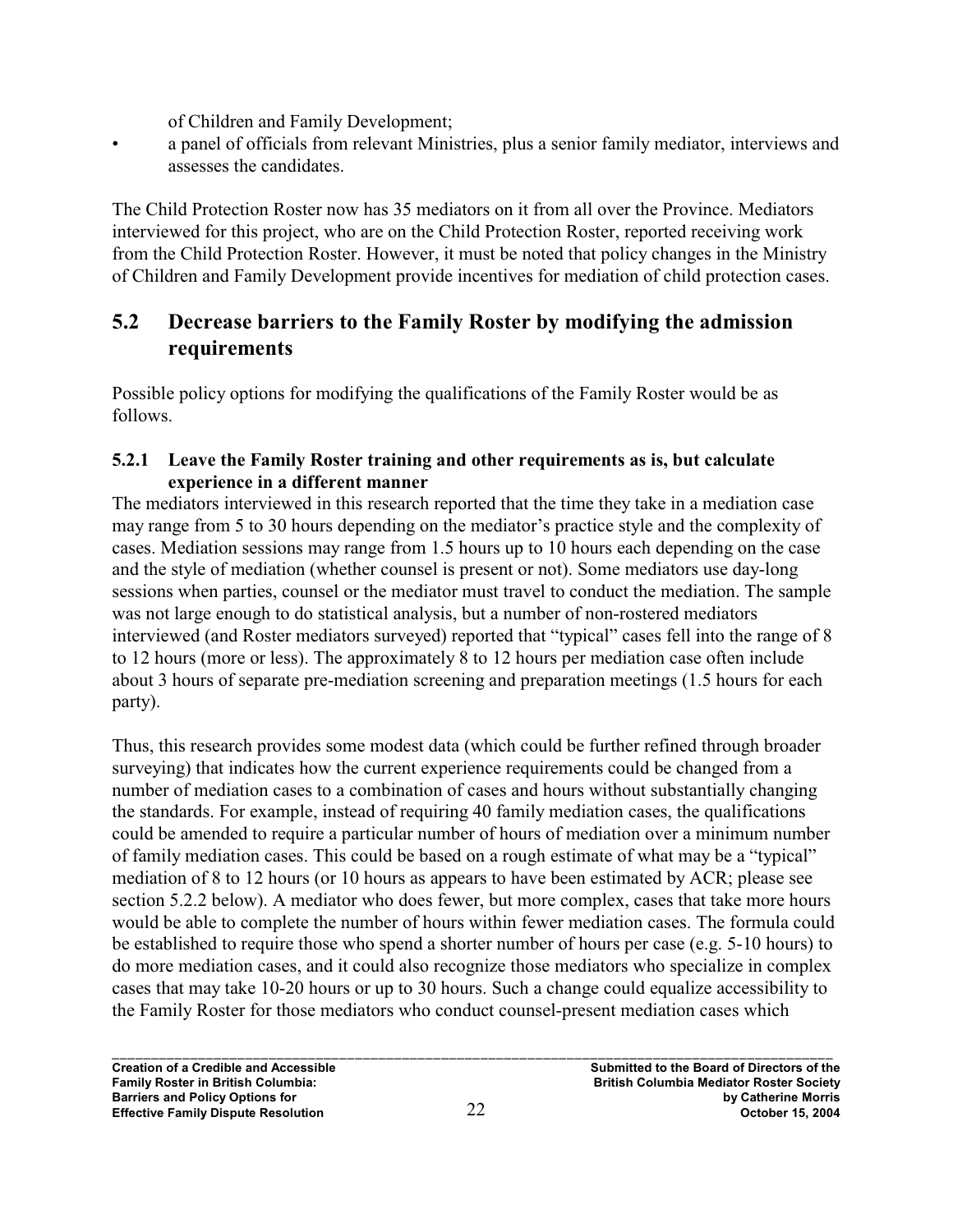generally take 5 to 10 hours, and mediators who conduct primarily party-only mediation cases which in some complex cases tend to take longer.

There is no recommendation that the requirement of recency of mediation experience be changed *per se*. Those with concerns about the requirement that the relevant numbers of family mediation cases must have been performed within five years (the "five year requirement") were primarily concerned that the current levels of experience were such that only high-volume mediators can meet the five year requirement. The five year requirement cannot be now met by many lowvolume mediators (4-5 mediation cases a year or one multi-session case every 10-12 weeks or so) who have a great deal of training, many years of family mediation experience, and who regularly mediate and are considered credible by referrers. The re-calculation of experience would remedy the problem created by the current requirement of 40 family mediation cases together with the five year recency requirement.

#### **5.2.2 Adopt the qualifications for Advanced Practitioners of the Association for Conflict Resolution (ACR)**

For comparison purposes, it is useful to look at another policy option adopted by the Association for Conflict Resolution (ACR) for accreditation of family mediators as "Advanced Practitioners." The qualifications are summarized as follows:

- a minimum of two years of family mediation experience, including 250 hours of face-to-face family mediation with clients and a minimum of 25 cases;
- a minimum of 60 hours of training in family mediation;
- a minimum of four hours of case consultation with an Advanced Practitioner member of  $ACR<sup>27</sup>$

The ACR Advanced Practitioner qualifications standards are substantially lower than the current standards of the Family Roster. It should also be noted that the "Advanced Practitioner" standards of ACR are not in keeping with the earlier commitment of SPIDR (now ACR) to "performance-based" standards. Detailed literature review to understand the reason for this current trend was not possible because of the emphasis on local interviews desired by the Board of the Society for this project. Interviews with Canadian and American scholars and leaders in US-based practitioner organizations proved not to be possible during the summer period or within the time frame or scope of this project.

 $27$  For more information, see the website of the Association for Conflict Resolution at

http://www.acrnet.org/referrals/ap-family.htm. See the *ACR Advanced Practitioner Workgroup Report*, June, 2003 at http://www.acrnet.org/about/taskforces/APWorkgroup.htm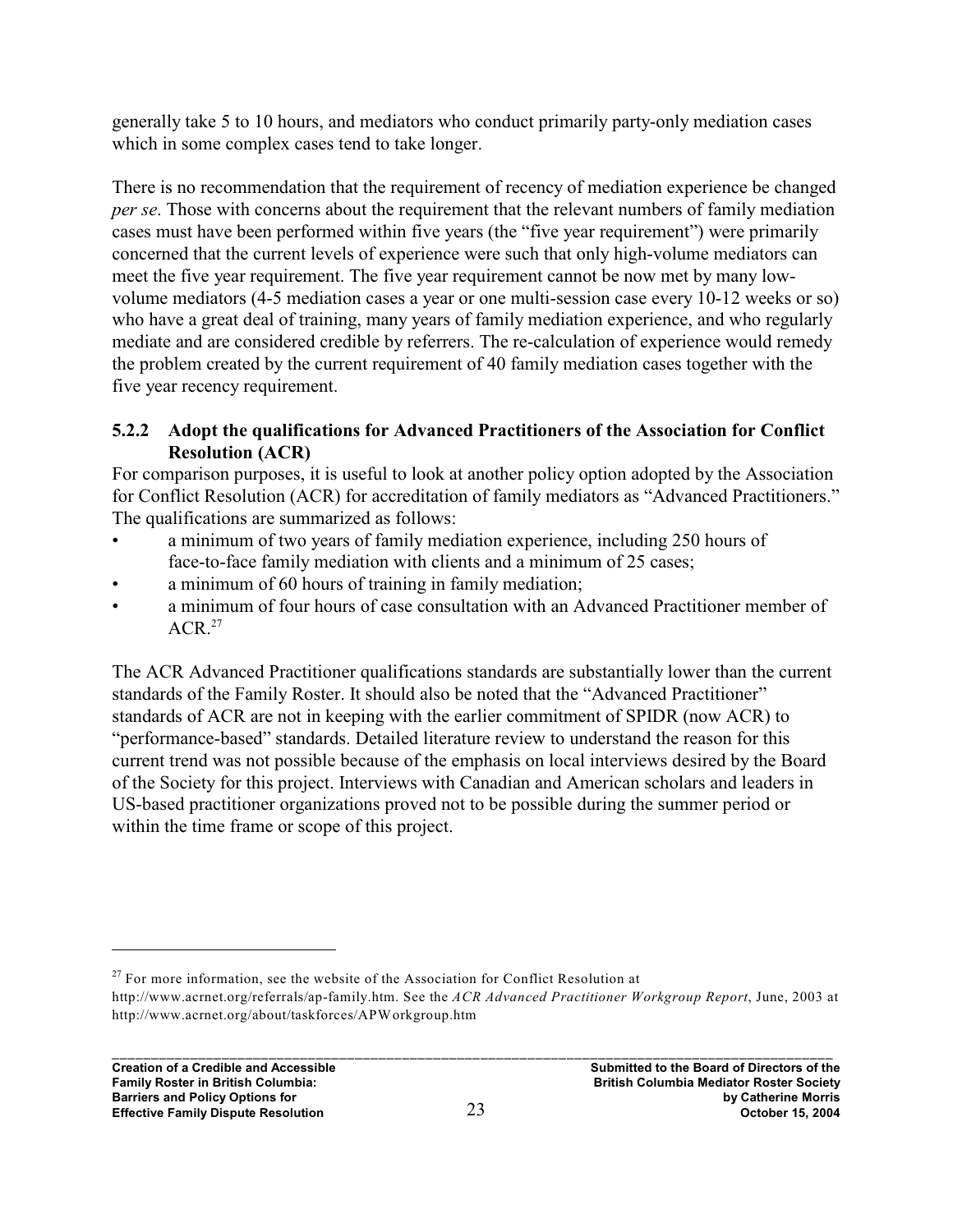#### **5.2.3 Change the qualification process to allow for examination and interviews or other performance based criteria**

This option would move towards the model of FMC or the model of the Child Protection Roster (with adjustments in training and experience requirements appropriate to the family mediation context). The disadvantage of both these models is that they would create a more costly and time consuming process. The Child Protection Roster is screened by government officials and a government appointed examining panel composed of government officials and an externally appointed senior mediator. Also, the option of moving toward the FMC standards or the standards and process of the Child Protection Roster has been considered before, and is likely to be just as unpalatable to mediators as it was before. This is particularly so in the current BC regime of voluntary family mediation where increased family mediation work is unlikely. The option of moving toward the qualifications standards of the Child Protection Roster may attract more applicants, but it has the disadvantage of removing high experience qualifications without replacing them with performance testing. A written examination and an interview, while certainly very valuable for testing particular knowledge and attitudes, is not performance testing.

# **5.3 Increase opportunities for mediation in BC**

### **5.3.1 Work to create more viable practicum opportunities in various regions**

Several people interviewed commented that it is difficult to get mediation experience outside the major urban areas. Several organizations have attempted to address this problem including a Family Mediation Practicum Project.<sup>28</sup> This project provides free mediation services. However, it has been reported that relatively few people have availed themselves of this service despite the fact that it is free and despite severe cutbacks in legal aid in British Columbia.

#### **5.3.2 Perception that more mediation could be encouraged through incentives in the legal aid tariff**

One policy maker suggested that the legal aid tariff is based on a litigation model and needs to be amended toward a settlement model. Another policy maker suggested that cost is not as much of a barrier as may be thought, and that free services may not be valued by members of the public.

The Legal Services Society (LSS) tariff currently provides for 3 hours of mediation without prior approval and up to 6 hours of mediation with prior approval. Lawyers are provided with up to three hours of preparation time for mediation. Lawyers are not given funds for attendance at mediation, which is to be conducted by the mediator with parties only. The tariff does not contemplate a counsel-present style of family mediation.

However, mediation may be unsuitable for most current legal aid clients. The LSS family law

 $28$  See http://www.ag.gov.bc.ca/dro/family-mediation/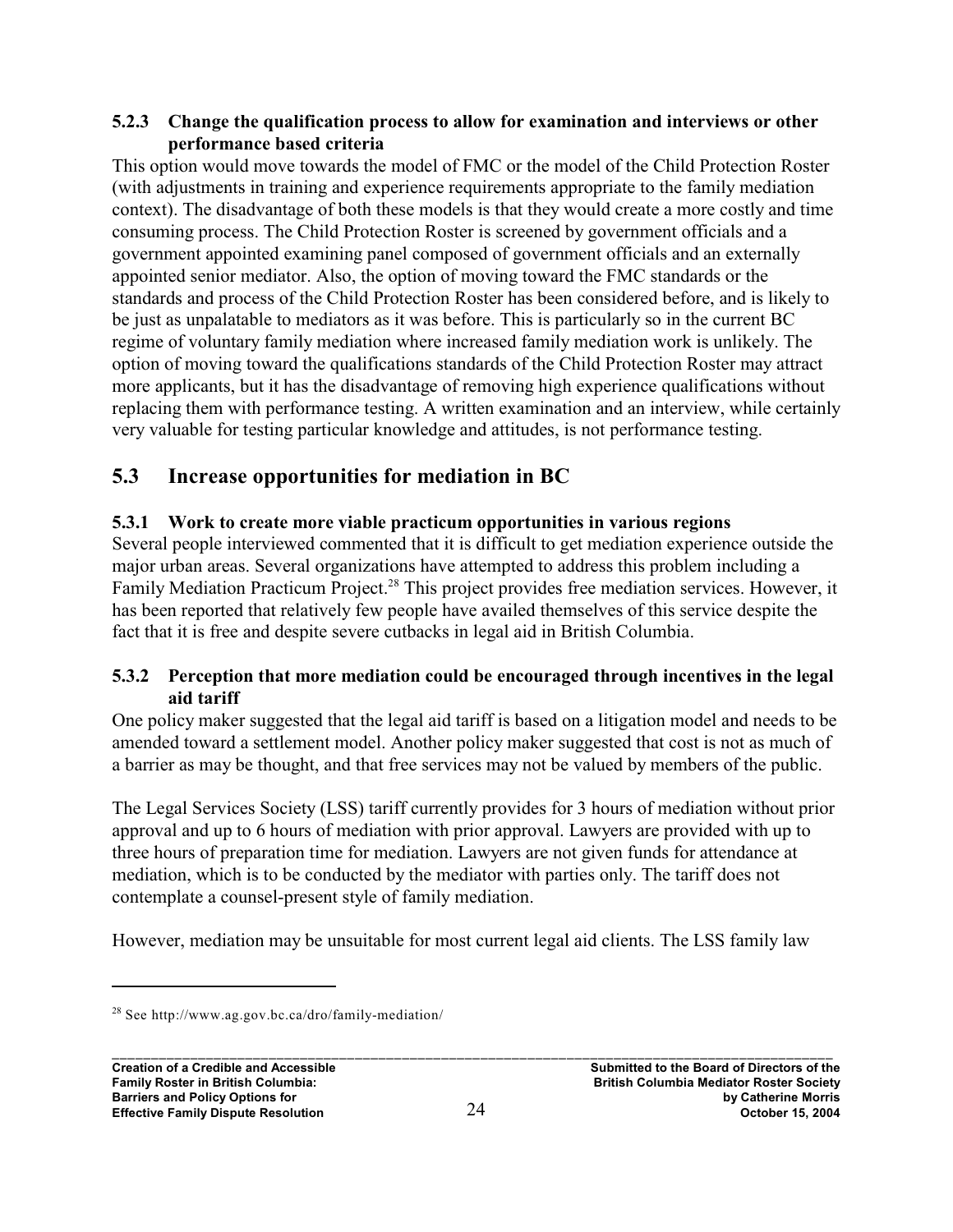tariff currently provides for a maximum of 4,000 family law cases per year; these are limited to cases of family violence and child protection matters. Coverage is for restraining orders only, not trials of related family matters. Mediation of cases involving family violence is not recommended without considerable safeguards in place, including restraining orders when necessary (as they are often are in legal aid cases under the current tariff). Restraining orders require court applications.

It seems unlikely at the present time that incentives in the LSS tariff for mediation would (or should) result in substantially increased family mediation in the Province given the types of cases to which LSS is currently limited. For mediation to be a viable suggestion for legal aid cases, the LSS tariff would need to have capacity to provide service for a more "normal" range of family law disputes.<sup>29</sup> LSS is currently conducting a tariff review, but the scope of the review was not canvassed for this research.<sup>30</sup>

LSS does make referrals to Family Justice Centres in cases that are not covered by the LSS tariff. As a policy option, the Society could build collaborative relationships with LSS and the Family Mediation Practicum Project with a view to exploring viable options to increase the use of family mediation in BC in anticipation of any future changes to the LSS tariff that would make this appropriate.

#### **5.3.3 Encourage the Province of BC to extend the Notice to Mediate into the area of family law disputes**

The BC Mediator Roster Society may wish to encourage the government to consider expanding the Notice to Mediate into the family law area. This research explored interviewees' attitudes towards this option. There is a good deal of support for extending the Notice to Mediate into the family law area but many have mixed views. The Notice to Mediate would give lawyers and parties the "push" they may need to move beyond their entrenchment in a litigation process; however, the following concerns have been noted.

#### **5.3.3.1 How to address the deficiency of mediators in some regions**

Deficiency of mediators in some areas together with the perceived adversarial culture of lawyers

http://www.policyalternatives.ca/publications/articles/article374.html.

 $^{29}$  I am not prepared to suggest any policy option for the BC Mediator Roster Society that would suggest working toward replacement of the right to a court hearing with any form of obligation to use mediation in family law cases.

<sup>&</sup>lt;sup>30</sup> Note that in 2003 the United Nations Committee on the Elimination of Discrimination against Women expressed concern that Canada was failing to uphold its obligations under the Convention on the Elimination of All Forms of Discrimination Against Women (CEDAW). The UN Committee singled out BC for specific criticisms including its cuts in funding for legal aid in family law matters. See Shelagh Day and Margot Young, "A Devastating UN Indictment of Canadian Governments: UN Committee Finds that Canada Discriminates against Women," *CCPA Monitor*, Canadian Centre for Policy Alternatives, May 2003,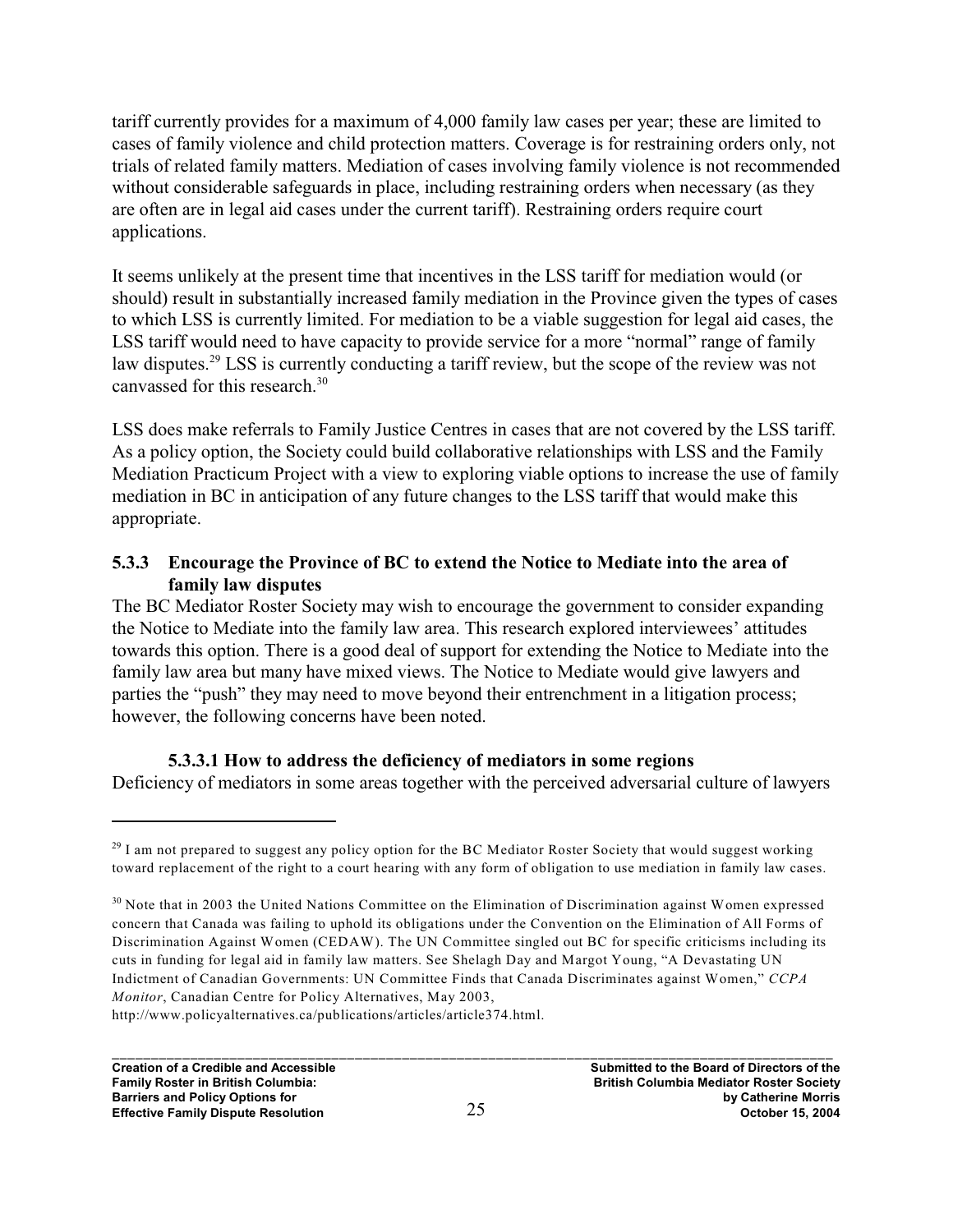(and family disputants) give rise to the concern that the Notice to Mediate could be used in an adversarial manner by the more powerful or financially well off party to stall the process or otherwise abuse the process. To address the valid concern about deficiencies of numbers of qualified mediators in some areas, the roll-out of the Notice to Mediate could be done in several stages beginning with regions where there may now be enough mediators on the Family Roster, such as the Lower Mainland (including Vancouver), Southern Vancouver Island (including Victoria), and the eastern part of central Vancouver Island (including Nanaimo). The BC Mediator Roster Society could offer to work with the provincial government in a plan for a systematic roll-out of the Notice to Mediate through a pilot project starting, for example, in the Okanagan region, where there are several experienced and credible mediators, including some who are members of the Family Roster. A pilot project could provide a fixed date for the expansion of the Notice to Mediate in a given area, together with training of mediators with particular levels of experience plus practicum assistance, similar to what is currently done with Notices to Mediate used in conjunction with Court Mediation Program in some Small Claim Court registries. The pilot project could then be evaluated before expansion into other areas such as Prince George, where there are several experienced mediators. These mediators are viewed as credible by referrers, but they may require additional training including training in family dynamics and family abuse issues to qualify for the Family Roster. Advance planning and consultation in anticipation of roll-out of the Notice to Mediate could be done with regions such as the Kootenays and the North Coast and other areas in the North and the Interior of the Province.

The BC Mediator Roster Society is also equipped to assist with necessary consultations with the Bar, court administrators, judiciary, mediator organizations, women's groups, etc. The Society could also provide assistance to the government in developing a viable and practical set of exemptions suited to family law cases.

#### **5.3.3.2 Notice to Mediate exemption policies for family law disputes**

The Notice to Mediate is a form of mandatory mediation even though it is party-driven. This means considerable care must be taken to screen out parties who cannot safely participate in mediation or whose ability to consent freely and without coercion is compromised. However, a lawyer-mediator with considerable training and experience with clients of family violence shelters pointed out that people experiencing family violence are also vulnerable to significant abuse in the mainstream legal system. Nevertheless, in the event of a Notice to Mediate, there is a well-recognized need for safeguards for vulnerable parties, including "easy out" exemptions where competent screening indicates that mediation is not suitable. More study is needed to establish appropriate exemptions suited to the family dispute context, which is more likely than other types of litigation to include dynamics of power abuse, violence and coercion. Exemption policies must also take into account the increasing number of unrepresented family law parties who cannot afford lawyers, both in urban and rural parts of the Province. It is beyond the scope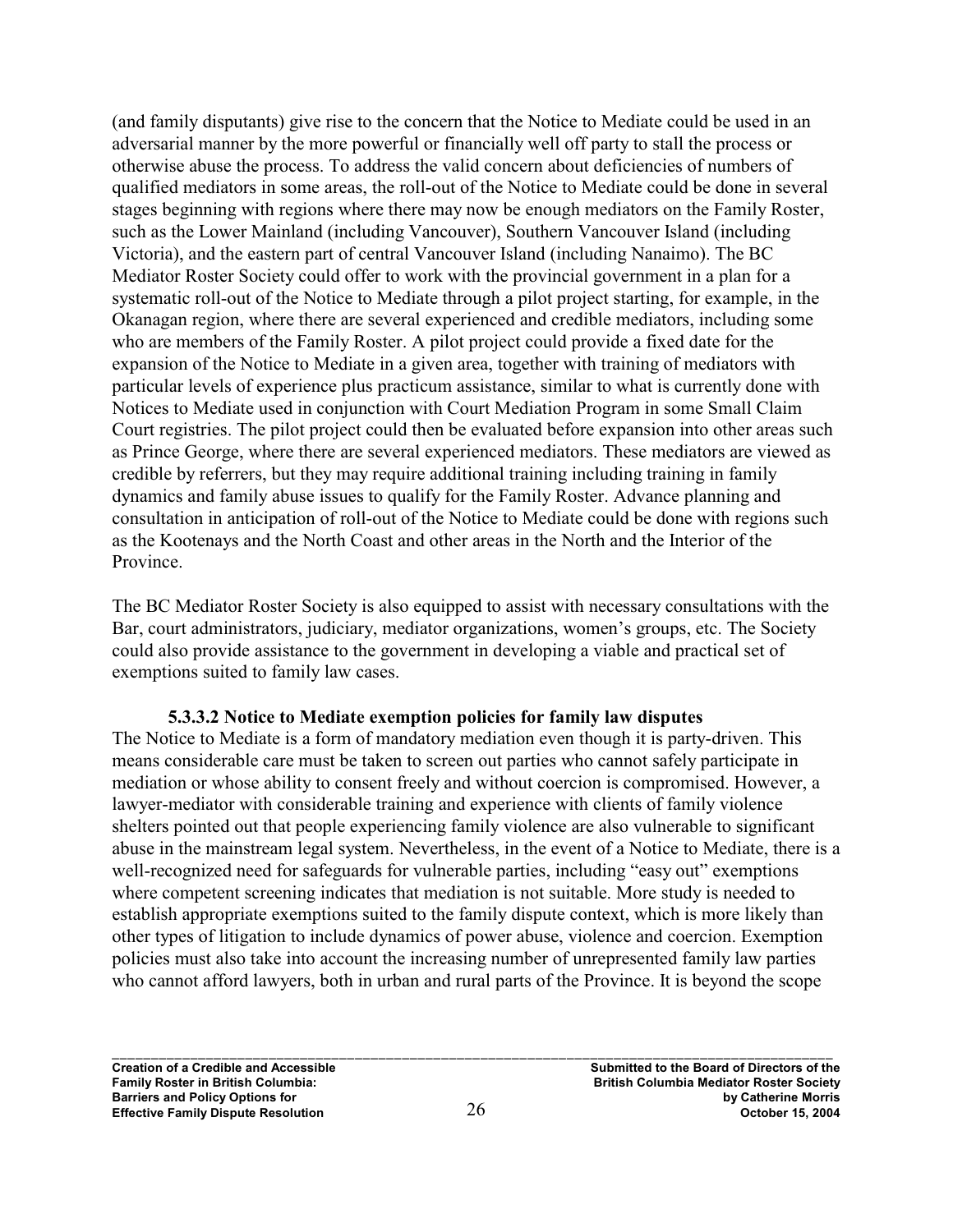of this paper to discuss exemption policies in more depth.<sup>31</sup> In any mandatory mediation scheme, it would become essential that all mediators receiving cases under Notices to Mediate be trained, qualified and obligated to conduct careful screening in each and every case.

#### **5.3.4 Public education and communications strategies**

Several policy makers pointed out the importance of working towards reduction of harm to children in family dispute resolution. Broad social change including transformation of the dominant adversarial culture was seen as important. One policy maker pointed out the importance of public education in this process, including education of children, in options for dispute settlement other than adversarial or court-centred approaches. Public education of this type is best integrated with efforts at legislative and policy reform, and needs to be included as part of the allocation of available resources. To date, educational efforts of the BC Mediator Roster Society have emphasized advertising of the Family Roster in various ways as well as some professional development of mediators. The Society might wish to consider refocusing and enhancing its educational efforts to aim at *public* education about non-adversarial approaches for dispute resolution. This type of public education could be done in consultation with communications specialists who can assist with communications strategies that aim at short-term goals of increasing public use of family mediation, as well as longer-term goals of addressing the adversarial culture.

<sup>&</sup>lt;sup>31</sup> For discussion of the provisions of several US states, see Alison E. Gerencser. "Family Mediation: Screening For Domestic Abuse." *Florida State University Law Review* Volume 23, No. 1 (Summer 1995), available http://www.law.fsu.edu/journals/lawreview/issues/231/gerencse.html. See also Gwynn Davis. *Monitoring Publicly Funded Family Mediation: Summary Report to the Legal Services Commission*. London, UK: Legal Services Commission, December 2000, available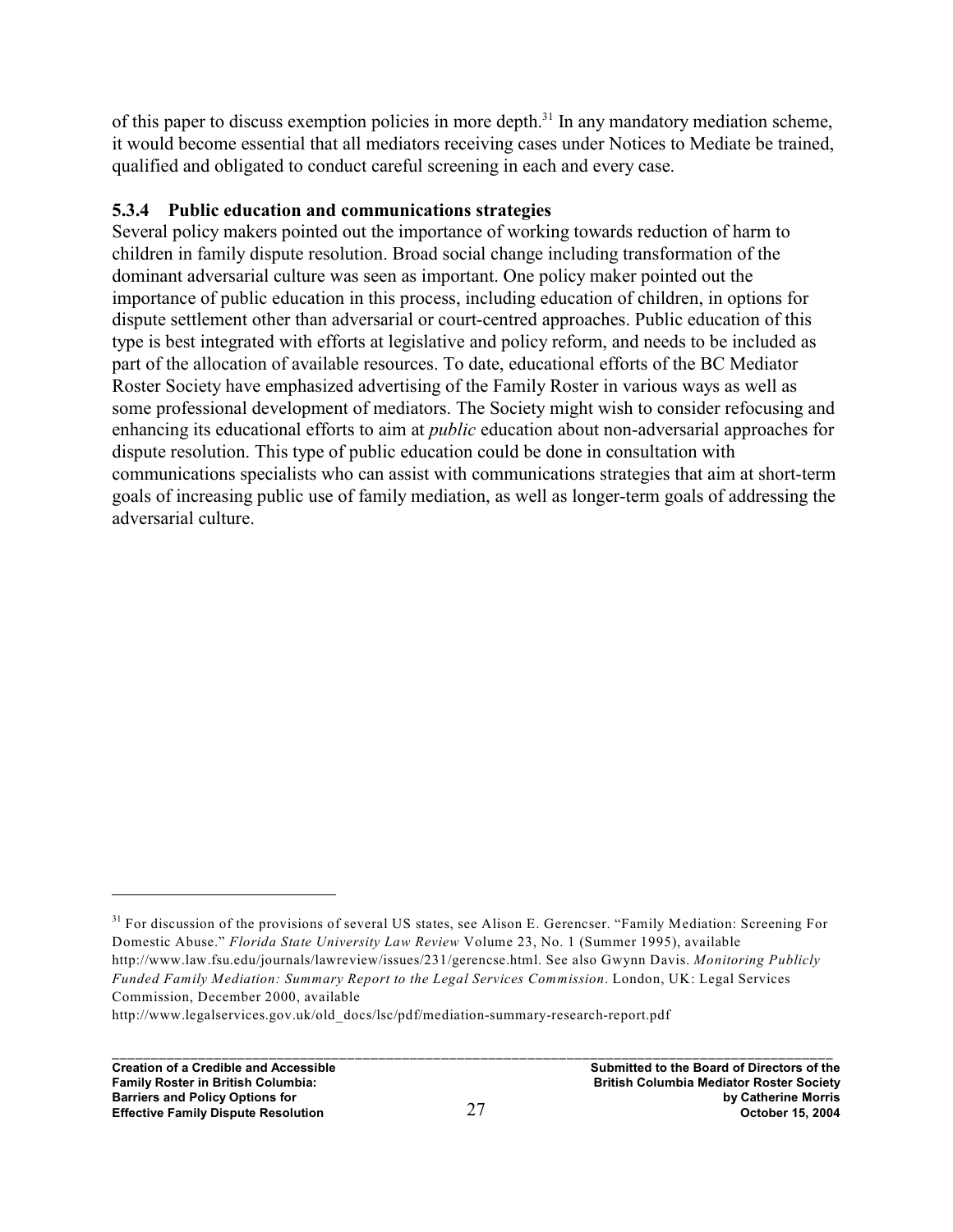# **6 CONCLUSIONS**

In summary, there are several barriers to the Family Roster. Some of them are valuable barriers, like the insistence on training, appropriate experience and credibility as a mediator (through FMC assessment<sup>32</sup> or references with the option of reference checking or applicant interviews, as allowed in the current criteria of the BC Mediator Roster Society). However, a conclusion to be drawn from this research is that the experience requirements of the Family Roster qualifications standards cannot be rationalized as they currently stand. The experience requirements are viewed as confusing and unjust by a number of mediators. Confusion results not from lack of clarity of the criteria as drafted and promulgated, but from lack of a rational basis for calculating the sufficiency of experience of a family mediator. Injustice results from the fact that there is a wide range in the number of hours of work involved in one family mediation – with counselpresentation mediations taking a shorter time and counsel-absent mediation cases taking longer.

This research assists by providing some information (which may need to be verified with a further survey) concerning the range of hours spent by a mediator in a "typical" mediation of a separation or divorce case. The information may assist in rationalizing the experience qualifications as suggested in section 5.2.1 of this report.

Whether the qualifications should be substantively changed is a matter for the Society to consider and decide. Before doing so, the Society may wish to consider that this research suggests that it may not be so much the qualifications standards that are the main barrier to Roster membership as the lack of opportunities to conduct family mediation cases, and a lack of reason or incentives to join the Family Roster. To address this problem, the Society could consider consulting with the Dispute Resolution Office (DRO) concerning the Society's possible role in working with the DRO to develop viable incentives for mediation and other settlement processes that provide accessible, safe and viable options for family dispute resolution. This research confirms without doubt that mediators, lawyers, members of the judiciary and policy makers all recognize the need for accessible processes and support systems to assist parents to act in the best interest of children. As one policy maker pointed out, parties in family disputes need systems and processes such as counselling, education and dispute settlement options (including mediation) that support parents and help them understand that "they are in a life-long relationship as parents whether they like it or not."

 $32$  No conclusions are drawn here as to whether the FMC criteria require sufficient experience to ensure credibility. A 30-hour experience requirement means that FMC-certified mediators can become members of the Family Roster after having conducted only about 3 to 5 family mediation cases.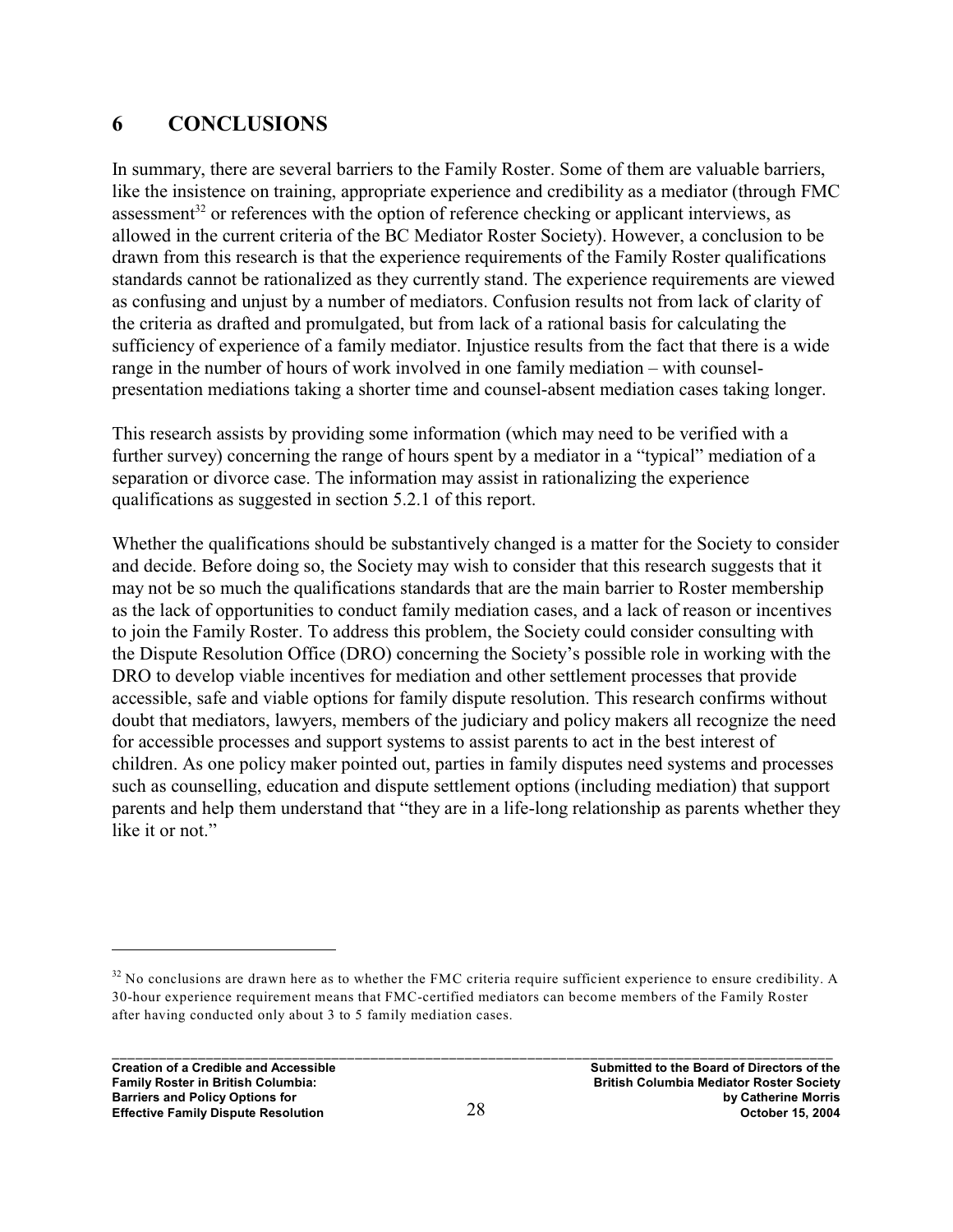**Appendix A: Survey Format for referrers** 33

| <b>Referrer:</b> |             |
|------------------|-------------|
| Name/contact     | <b>Date</b> |

- G **I am doing some research for the BC Mediator Roster Society to assess some aspects of their current criteria for admission to the Family Roster. I am calling several family lawyers in the Province to ask them about who the family mediators are who are frequently used and considered credible so that I can follow up and interview those family mediators.**
- G **May I speak with you for about 5 or 6 minutes? The time it will take will depend on how much you would like to say.**
- $\Box$  Confidentiality remarks will not be attributed and any identifying remarks **summarized in ways that will conceal identity.**

#### **Questionnaire on identification of mediators**

- $\square$  Who are the family mediators you use or think are credible?
- $\Box$  If the government extended the Notice to Mediate, what mediators would you want to see on a list of possible appointees (chosen from members of the Family Roster)
- $\Box$  What other family lawyers should I speak to in this locality or other localities in the Province that are relevant to you?
- *G (if time a couple of minutes to tell me what is important to you when you are selecting a family mediator)*
- *G (if time– what is your view about the idea of extending the Notice to Mediate into the area of family law)*

 $33$  Please note that this survey form was created not for publication, but for use by me as a rough interview guide. It is reproduced here to provide fuller information on research methodology.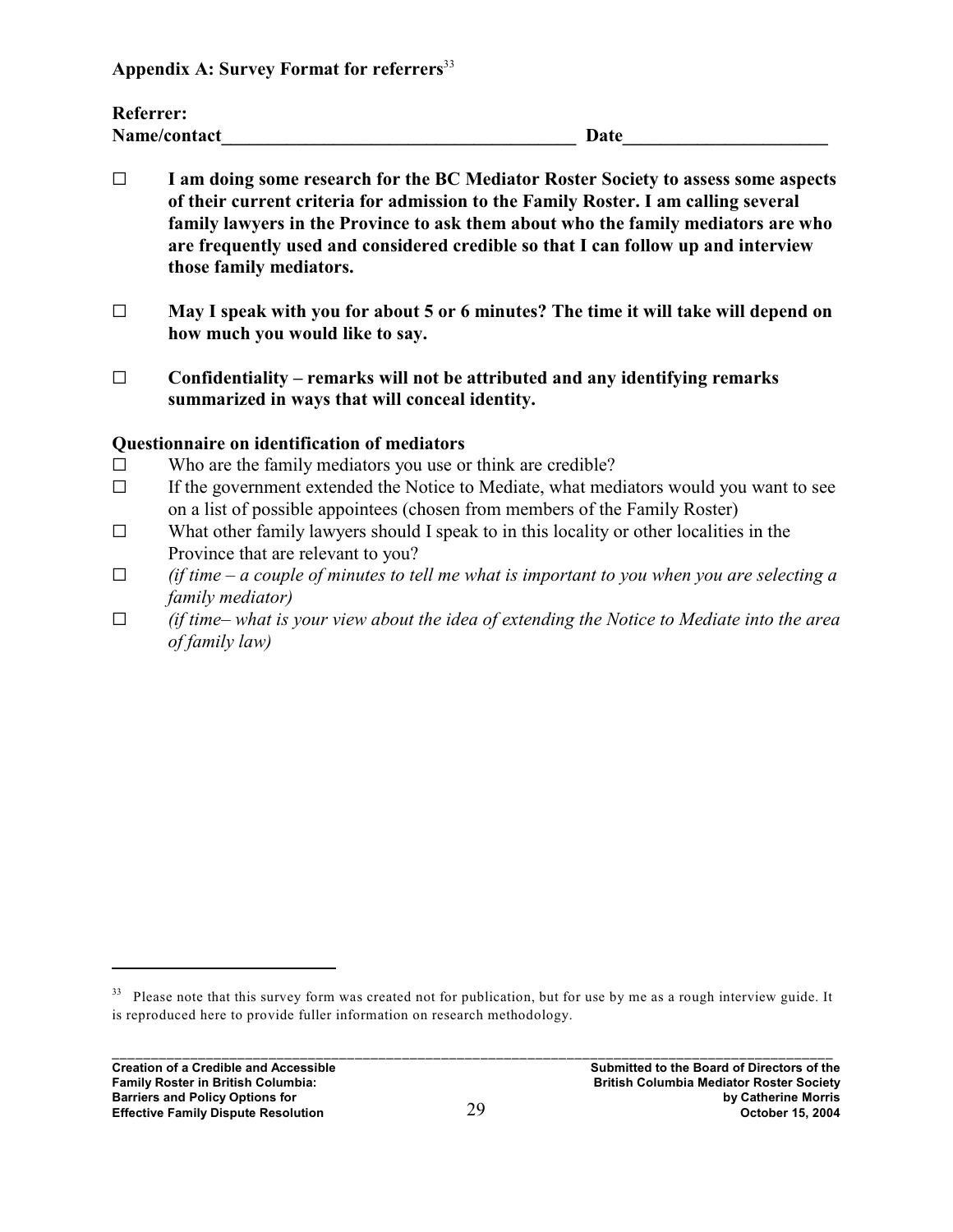#### **Appendix B: Survey Format for Family Mediators**<sup>34</sup>

### **FAMILY MEDIATORS: Name/phone\_\_\_\_\_\_\_\_\_\_\_\_\_\_\_\_\_\_\_\_\_\_\_\_\_\_\_\_\_\_\_\_\_\_\_\_\_\_\_\_\_\_ Date**\_\_\_\_\_\_\_\_\_\_\_\_\_\_

| $\Box$ | I am doing some research for the BC Mediator Roster Society to assess some aspects of its<br>current criteria for admission to the Family Roster. I am calling several family mediators around<br>the Province to ask them their views about the criteria for admission to the Family Roster. |                                                                                                                                                                                 |                                                                                                                                                                             |  |  |
|--------|-----------------------------------------------------------------------------------------------------------------------------------------------------------------------------------------------------------------------------------------------------------------------------------------------|---------------------------------------------------------------------------------------------------------------------------------------------------------------------------------|-----------------------------------------------------------------------------------------------------------------------------------------------------------------------------|--|--|
| $\Box$ |                                                                                                                                                                                                                                                                                               | I am hoping that you might be willing to set up a time for me to speak with you for about 30<br>minutes or so. The time it will take depends on how much you would like to say. |                                                                                                                                                                             |  |  |
| $\Box$ | Confidentiality – remarks will not be attributed and any identifying remarks summarized in ways<br>that will conceal identity.                                                                                                                                                                |                                                                                                                                                                                 |                                                                                                                                                                             |  |  |
| $\Box$ |                                                                                                                                                                                                                                                                                               | 1. Training<br>$\Box$<br>П.                                                                                                                                                     | Could I ask you a few questions about your training and experience as a family mediator?<br>a. approximately how many days or hours? when?<br>b. what<br>topics/days/hours? |  |  |
|        |                                                                                                                                                                                                                                                                                               | $\Box$                                                                                                                                                                          | c. training in family dynamics/power imbalance/abuse_______<br>hours                                                                                                        |  |  |
|        | $\Box$                                                                                                                                                                                                                                                                                        | $\Box$                                                                                                                                                                          | 2. Experience<br>a. profession/occupation _______________. When called/began ______ when<br>began family law                                                                |  |  |
|        |                                                                                                                                                                                                                                                                                               | $\Box$                                                                                                                                                                          | b. when first began mediating? [100] family mediation?                                                                                                                      |  |  |
|        |                                                                                                                                                                                                                                                                                               | $\Box$                                                                                                                                                                          | c. what types of family mediation do you do?                                                                                                                                |  |  |
|        |                                                                                                                                                                                                                                                                                               | $\Box$                                                                                                                                                                          | d. how long does an average family med<br>take? hrs? sessions?                                                                                                              |  |  |
|        |                                                                                                                                                                                                                                                                                               | $\Box$                                                                                                                                                                          | e. how long an average family mediation session?                                                                                                                            |  |  |
|        |                                                                                                                                                                                                                                                                                               | $\Box$                                                                                                                                                                          | f. how many mediations in the past six months? <u>Family mediation</u><br>cases?                                                                                            |  |  |
|        |                                                                                                                                                                                                                                                                                               | $\Box$                                                                                                                                                                          | g. how many a year on average? family mediation cases?                                                                                                                      |  |  |
|        |                                                                                                                                                                                                                                                                                               |                                                                                                                                                                                 |                                                                                                                                                                             |  |  |

 $\mathcal{L}_\text{max}$ 

<sup>&</sup>lt;sup>34</sup> Please note that this survey form was created not for publication, but for use by me as a rough interview guide. It is reproduced here to provide fuller information on research methodology.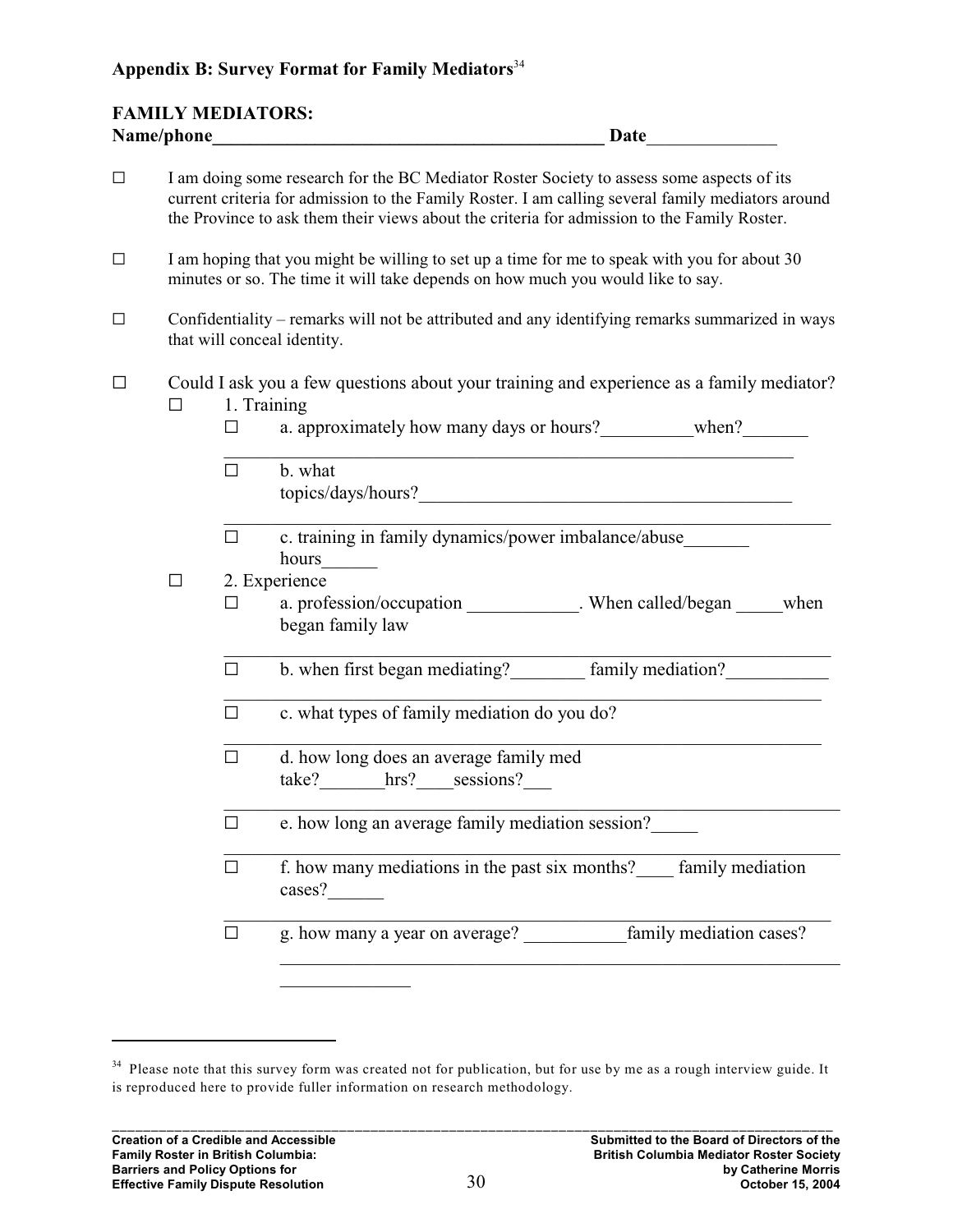We are hoping to assess the current criteria to examine its balance between ensuring competence and accessibility to mediators who have been identified as credible by referrers.

- $\Box$  3. Have you contemplated joining the Family Roster? (Seek comment)
- $\Box$  4. How relevant are the following factors in terms of accessibility/attractiveness of the Family Roster to you?
	- $\Box$  a. FMC
		- $\square$  I. training: 100 or 150 (comp) plus 80 including 21 of family dynamics/abuse \_\_\_\_\_\_\_\_\_\_\_\_\_\_\_\_\_\_\_\_\_\_\_\_\_\_\_\_\_\_\_\_\_\_\_\_
		- \_\_\_\_\_\_\_\_\_\_\_\_\_\_\_\_\_\_\_\_\_\_\_\_\_\_\_\_  $\Box$  ii. time ("a few months, if all submissions complete and made in a timely manner, or up to one year")
		- $\Box$  iii. cost (application \$50, "tuition fee" \$650 and annual maintenance \$100)
		- \_\_\_\_\_\_\_\_\_\_\_\_\_\_\_\_\_\_\_\_\_\_\_\_\_\_\_\_\_\_\_\_\_\_\_\_\_\_\_\_\_\_\_\_\_\_\_\_\_\_\_\_\_\_\_\_\_\_\_\_\_\_\_\_\_  $\Box$  iv. application including lists of trainers and courses in detail
		- \_\_\_\_\_\_\_\_\_\_\_\_\_\_\_\_\_\_\_\_\_\_\_\_\_\_\_\_\_\_\_\_\_\_\_\_\_\_\_\_\_\_\_\_\_\_\_\_\_\_\_\_\_\_\_\_\_\_\_\_\_\_\_\_\_  $\Box$  v. testing (role-play video)
		- $\Box$  vi. final exam (family violence screening tool, what they do; emotional impacts of divorce/separation; ethics; knowledge of relevant civil and criminal remedies and resources; uses case studies to test)

\_\_\_\_\_\_\_\_\_\_\_\_\_\_\_\_\_\_\_\_\_\_\_\_\_\_\_\_\_\_\_\_\_\_\_\_\_\_\_\_\_\_\_\_\_\_\_\_\_\_\_\_\_\_\_\_\_\_\_\_

\_\_\_\_\_\_\_\_\_\_\_\_\_\_\_\_\_\_\_\_\_\_\_\_\_\_\_\_\_\_\_\_\_\_\_\_\_\_\_\_\_\_\_\_\_\_\_\_\_\_\_\_\_\_\_\_\_\_\_\_\_\_\_\_\_  $\Box$  vii. credibility of FMC (and credibility of membership in FMC as a certified mediator)

#### \_\_\_\_\_\_\_\_\_\_\_\_\_\_\_\_\_\_\_\_\_\_\_\_\_\_\_\_\_\_\_\_\_\_\_\_\_\_\_\_\_\_\_\_\_\_\_\_\_\_\_\_\_\_\_\_\_\_\_\_\_\_\_\_\_  $\Box$  b. Roster criteria<sup>35</sup>

- $\Box$  I. training: 100, and 80 including 24 family dynamics and abuse (availability of training? cost of training?)
- $\Box$  ii. experience 50, (40 "family"<sup>36</sup>), 30 in past five years must have been concerned with family reorganization after separation/divorce including parent or financial support and property issues connected to separation/divorce.
- \_\_\_\_\_\_\_\_\_\_\_\_\_\_\_\_\_\_\_\_\_\_\_\_\_\_\_\_\_\_\_\_\_\_\_\_\_\_\_\_\_\_\_\_\_\_\_\_\_\_\_\_\_\_\_\_\_\_\_\_\_\_\_\_\_  $\Box$  iii. interpretation of "family" mediation (and the requirement of 30 being specifically family reorganization)

 $35$  Note that the cost and application process of the Family Roster were not been identified as a possible barrier in the design phase of the research, so in the interests of time in interviewing, no questions were posed about the Roster's application process.

<sup>&</sup>lt;sup>36</sup> Reorganization of the family after separation or divorce; parenting; financial support and property matters connected to separation or divorce; child protection; family business; family property or finances; family inheritance and estates; responsibility for care of elderly parents; adoption; pre-nuptial issues; intra-family conflicts.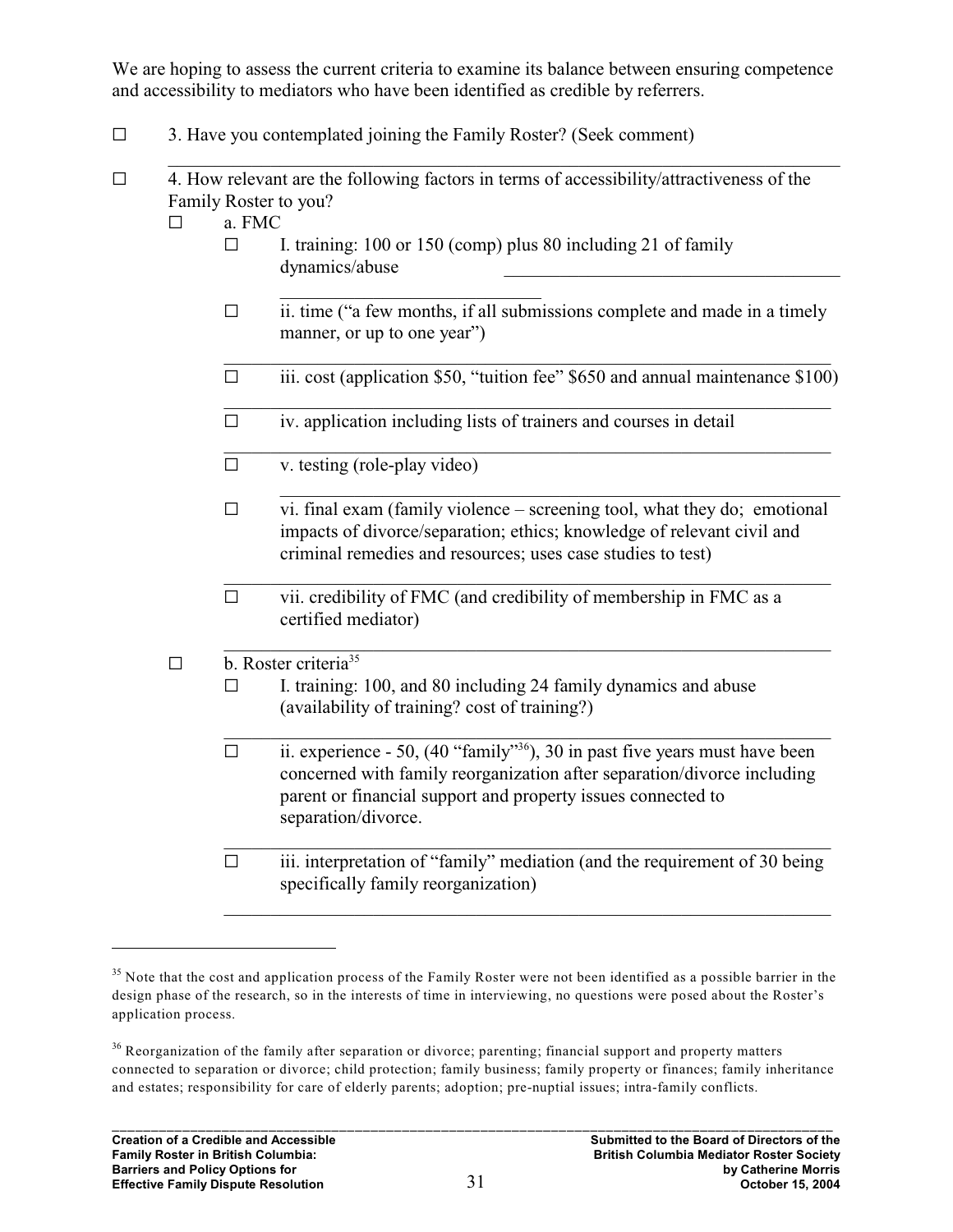| $\Box$ | iv. interpretation of "one mediation" |  |
|--------|---------------------------------------|--|
|        |                                       |  |

| v. how clear (understandable) are the |
|---------------------------------------|
| criteria?                             |

- $\Box$  vi. time frame (5 years for 30 family)
- \_\_\_\_\_\_\_\_\_\_\_\_\_\_\_\_\_\_\_\_\_\_\_\_\_\_\_\_\_\_\_\_\_\_\_\_\_\_\_\_\_\_\_\_\_\_\_\_\_\_\_\_\_\_\_\_\_\_\_\_\_\_\_\_\_  $\Box$  vii. association with government (Notice to Mediate, Society with DRO members on board, DRO as secretariat, government funding,)

\_\_\_\_\_\_\_\_\_\_\_\_\_\_\_\_\_\_\_\_\_\_\_\_\_\_\_\_\_\_\_\_\_\_\_\_\_\_\_\_\_\_\_\_\_\_\_\_\_\_\_\_\_\_\_\_\_\_\_\_\_\_\_\_\_

\_\_\_\_\_\_\_\_\_\_\_\_\_\_\_\_\_\_\_\_\_\_\_\_\_\_\_\_\_\_\_\_\_\_\_\_\_\_\_\_\_\_\_\_\_\_\_\_\_\_\_\_\_\_\_\_\_\_\_\_\_\_\_\_\_

\_\_\_\_\_\_\_\_\_\_\_\_\_\_\_\_\_\_\_\_\_\_\_\_\_\_\_\_\_\_\_\_\_\_\_\_\_\_\_\_\_\_\_\_\_\_\_\_\_\_\_\_\_\_\_\_\_\_\_\_\_\_\_\_\_

- $\square$  viii. how much knowledge do you have about the Family Roster?
- $\Box$  ix. possibility of work
- $\Box$  x. credibility/meaning of membership on the Family Roster
- \_\_\_\_\_\_\_\_\_\_\_\_\_\_\_\_\_\_\_\_\_\_\_\_\_\_\_\_\_\_\_\_\_\_\_\_\_\_\_\_\_\_\_\_\_\_\_\_\_\_\_\_\_\_\_\_\_\_\_\_\_\_\_\_\_  $\square$  xi. networking and associations
- $\Box$  5. How reasonable/credible do you think the Family Roster is in terms of its criteria for membership?
- $\Box$  6. How credible do you think the persons are who are listed on the Family Roster? Why, why not?

\_\_\_\_\_\_\_\_\_\_\_\_\_\_\_\_\_\_\_\_\_\_\_\_\_\_\_\_\_\_\_\_\_\_\_\_\_\_\_\_\_\_\_\_\_\_\_\_\_\_\_\_\_\_\_\_\_\_\_\_\_\_\_\_\_\_\_\_\_\_\_\_\_\_\_\_\_

\_\_\_\_\_\_\_\_\_\_\_\_\_\_\_\_\_\_\_\_\_\_\_\_\_\_\_\_\_\_\_\_\_\_\_\_\_\_\_\_\_\_\_\_\_\_\_\_\_\_\_\_\_\_\_\_\_\_\_\_\_\_\_\_\_\_\_\_\_\_\_\_\_\_\_\_\_

- $\Box$  7. Government/court: Notice to Mediate extended to family law what is your view about this idea?
- $\Box$  8. Anything else you would like to say or comment on, or that you suggest I might ask you?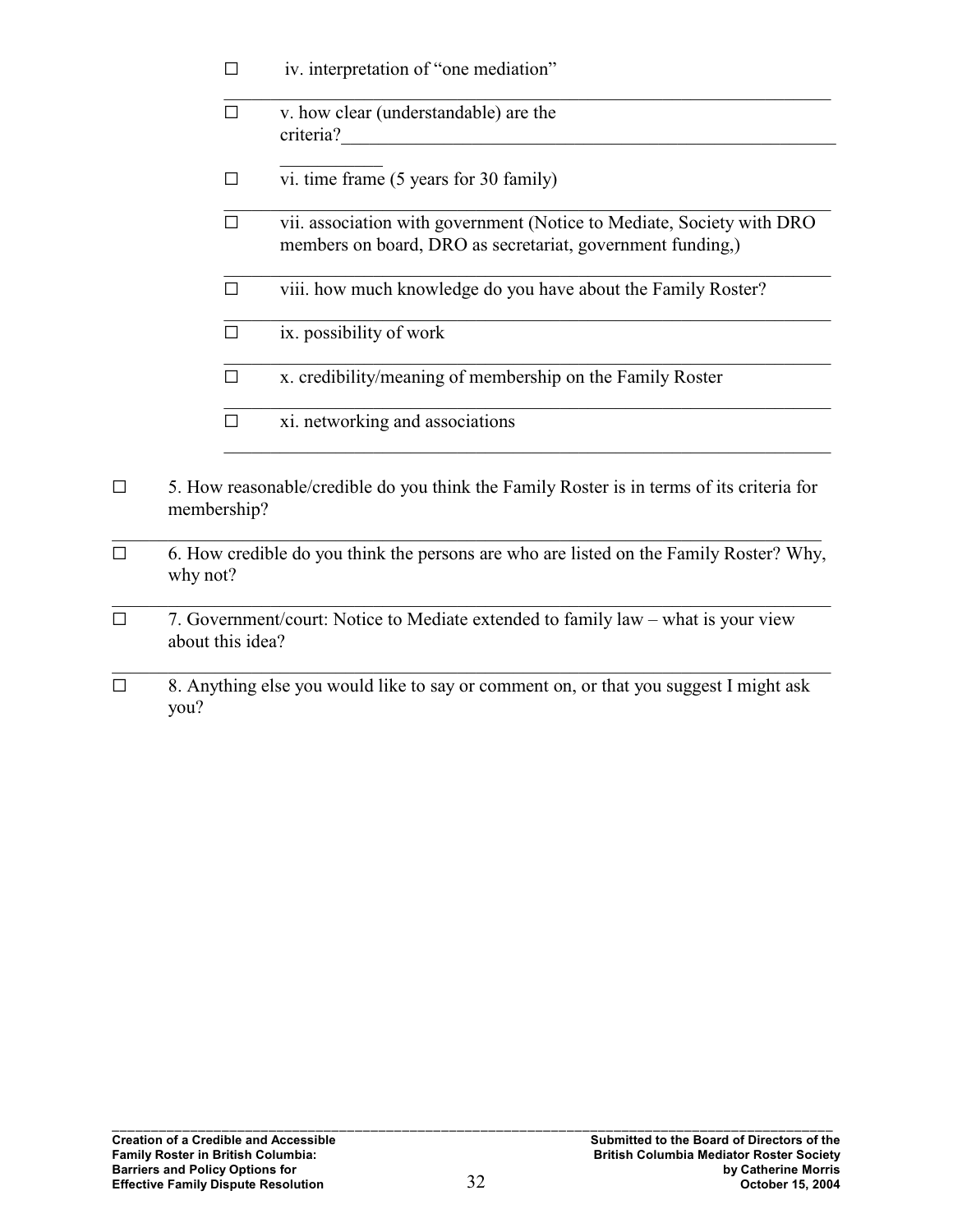### **Appendix C: Email survey of Family Roster members**

Dear [name],

I am doing some research for the BC Mediator Roster Society to assess some aspects of its current criteria for admission to the Family Roster. I am contacting a number of family mediators around the Province to ask them their views about the criteria for admission to the Family Roster. I am interviewing those who are not currently on the Family Roster, but I find that I would like to have some input on certain issues from selected mediators who are already on the Family Roster.

I wonder if you would be so kind as to reply to this message by Tuesday, August 31, 2004 by jotting down some brief notes in response to each of the following questions. I will be keeping all information confidential -- In my report I will not be attributing comments to you, and I will summarize any remarks that might tend to identify you. Feel free to telephone me if you'd prefer -- and of course I will understand if you prefer not to complete this survey or if you have no time. If you prefer to fax, you can send to Victoria 250-477-0152.

Many thanks!

Regards, Catherine Morris

THE QUESTIONNAIRE (reply by filling in anywhere you like)

1. What is your primary occupational identity? (e.g. lawyer, social worker, therapist, accountant, mediator). When did you begin this occupation? (e.g. if you are a lawyer, when were you called to the bar?)

2. When did you begin conducting MEDIATION cases? When did you begin conducting FAMILY MEDIATION cases?

3. What types of family mediation cases do you do? (family reorganization after separation/divorce -- parenting; family reorganization after separation/divorce -- property division; child protection; family business/property/finance; wills/estates; responsibility for care of elderly parents; adoption; prenuptial; intrafamily conflicts; other) Can you give a rough estimate of what percentage each of these represents in your mediation case load?

4. How long do you find an "average" family mediation case takes? How many hours? How many sessions? How long is an average family mediation session?

5. How many MEDIATION CASES have you conducted in the past six months? How many FAMILY MEDIATION CASES? (this does not have to be exact! I'd like the number of cases rather than the number of sessions, which I can roughly calculate from your previous answers.)

6. How many MEDIATION CASES do you conduct per year on average? How many FAMILY MEDIATION CASES per year?